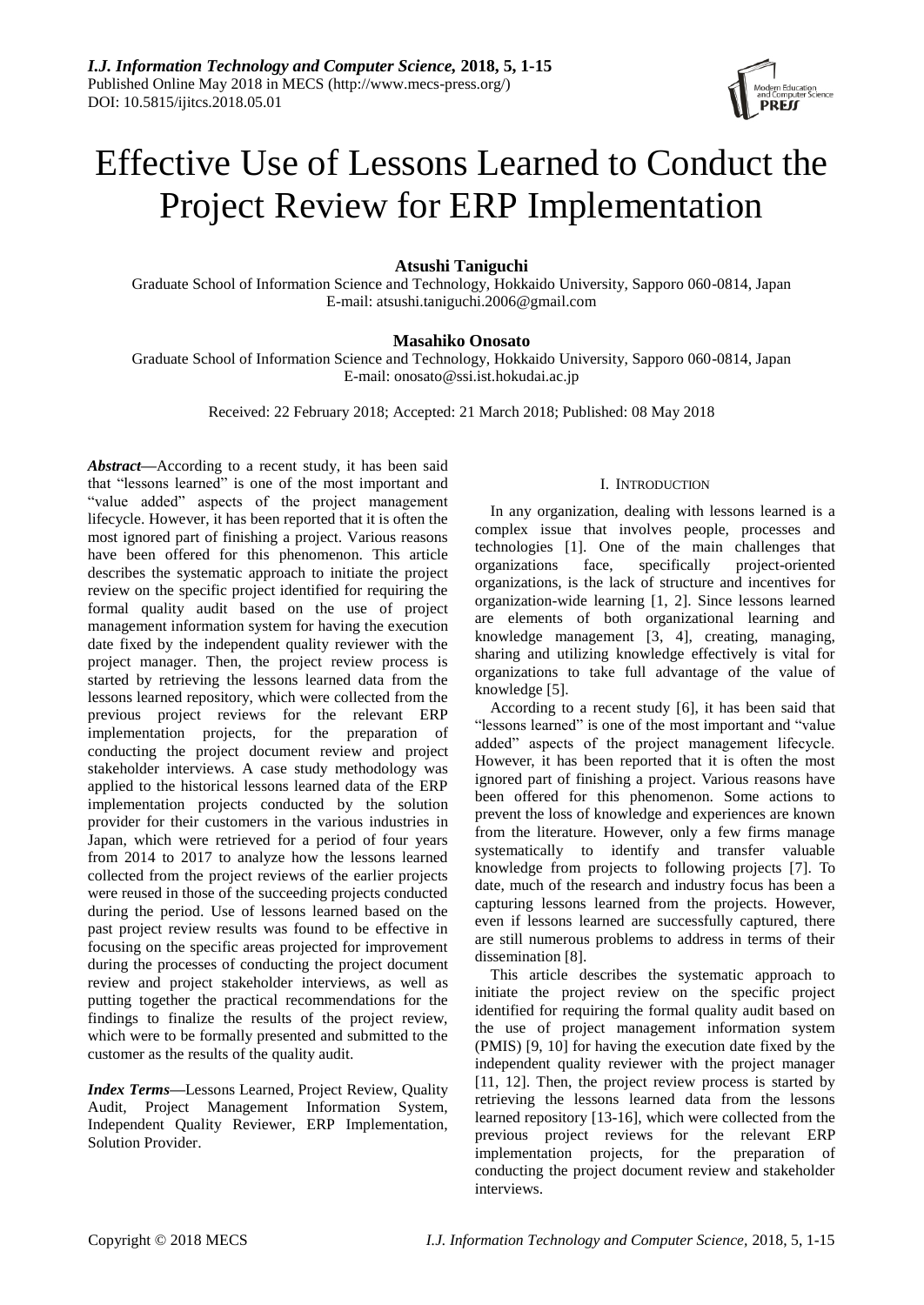A case study methodology was applied to the historical lessons learned data of the ERP implementation projects [17-24] conducted by a solution provider for their customers in the various industries in Japan, which were retrieved for a period of four years from 2014 to 2017 to analyze how the lessons learned collected from the project reviews of the earlier projects were reused in those of the succeeding projects conducted during the period. The set of projects was determined based on the following criteria that the solution provider is [25]:

- To provide a project manager and project team;
- To be responsible for providing particular results based on contractual agreements;
- To provide advisory services that are mainly relevant to meet customers' project goals;
- To provide project work with the budget of the contract that is greater than the threshold value; and
- To have an agreement with the customer for conducting the project reviews (or quality audits) at the selected phases or project post mortem for continuous improvement.

Use of lessons learned based on the past project review results was found to be effective in focusing on the specific areas projected for improvement during the processes of conducting the project document review and key stakeholder interviews, as well as putting together the practical recommendations for the findings to finalize the results of the project review, which were to be formally presented and submitted to the customer as the results of the quality audit.

This article is structured as follows: Section II reviews the works that relate to lessons learned definitions, lessons learned processes, a lessons learned session, commonly used synonyms for lessons learned and their adoption. Section III presents the literature review of PMIS and its current configuration implemented. Use of lessons learned effectively to conduct the project review for the ERP project carried out by the solution provider is presented in Section IV. Results based on the use of lessons learned from the past project reviews are summarized in Section V. Finally, Section VI is composed by the conclusion.

#### II. RELATED WORKS

The Project Management Institute defines the term lessons learned as "the learning gained from the process of performing the project" in the  $3<sup>rd</sup>$  Edition of PMBOK [26], such as the activities of the project that went well or could be improved [27]. Another definition used by the American, European and Japanese Space Agencies is: "A lesson learned is knowledge or understanding gained by experience." The experience may be positive, as in the successful test or mission, or negative, as in a mishap or failure [28, 29]. The latest PMBOK  $6<sup>th</sup>$  Edition defines it in more detail as "the knowledge gained during a project which shows how project events were addressed or

should be addressed in the future for the purpose of improving future performance [30]."

The literature on learning organization has described a set of lessons learned processes named as follows: collect, capture, gather, verify, store, share, distribute, disseminate, reuse, and apply [31]. Lessons learned processes have been deployed in commercial, government, and military organizations since the late 1980s to capture, store, disseminate, and share experiential working knowledge [29]. PMBOK 3rd Edition defines a process as a set of interrelated actions and activities performed to achieve a specified set of products, results, or services [26]. The purpose of a lessons learned process is to define the activities required to successfully capture and use lessons learned. The lessons learned process includes five steps: identify, document, analyze, store and retrieve. The following are the details of the five steps [13-16]:

- Step 1: Identify Lessons Learned is to identify comments and recommendations that could be valuable for future projects
- Step 2: Document Lessons Learned is to document and share the findings in the following manner:
	- o Detailed Report The detailed lessons learned report consists of the data captured during the lessons learned session
	- o Summary This is a one-page brief for leadership summarizing the findings and providing recommendations for correcting the findings
	- o Executive Report This report should present an overview of the lessons learned process and a summary of project strength
	- o Findings A summary of the issues found during the review process
	- o Recommendations Recommendation are actions to be taken to correct findings
- Step 3: Analyze lessons Learned is to analyze and organize the lessons learned for application of results
- Step 4: Store Lessons Learned is to store in a repository
- Step 5: Retrieve Lessons Learned is to retrieve for use on current projects

A lessons learned session focuses on identifying project successes and project failures, and includes recommendations to improve future performance on projects [26]. During the project lifecycle, the project team and key stakeholders identify lessons learned concerning the technical, managerial, and process aspects of the project. The lessons learned are compiled, formalized, and stored through the project's duration [26].

Commonly used synonyms for lessons learned include project assessments, project reviews, project completion audits, postmortems, reviews, appraisals, after-action reviews, debriefings and post-implementation evaluations [7, 32]. The project management literature describes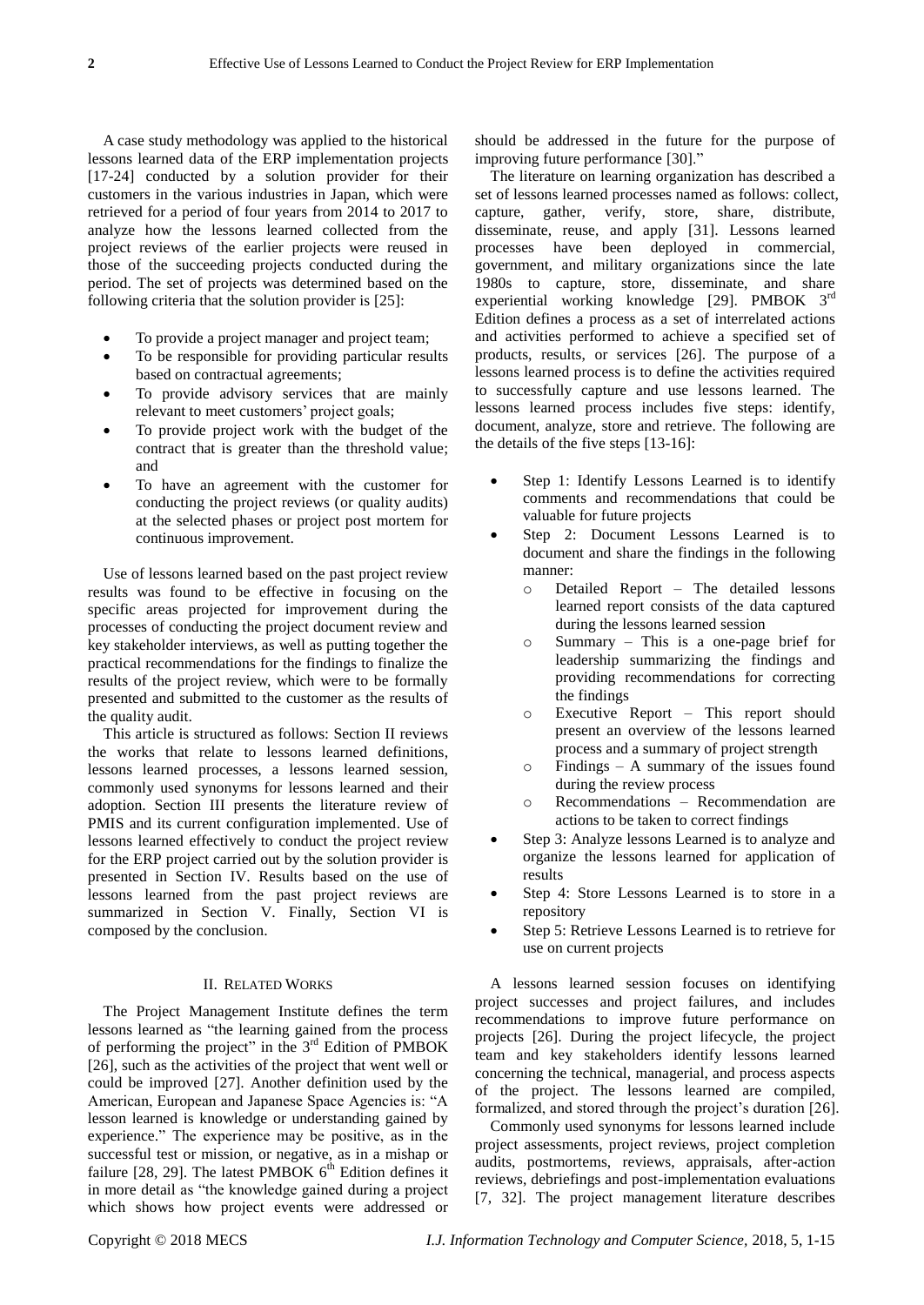lessons learned as practices that [32]:

- Are quality improvement oriented and help correct process efficiency and effectiveness problems in a timely manner [33]
- Help deliver more successful projects, improve customer satisfaction [33] and help participants learn about successful and unsuccessful practices [34]
- Involve dissemination and sharing functions [34]
- Involve both inter-and intra-project learnings [33] because they assist with externalizing implicit knowledge [7]

By a postmortem, it is meant to be a collective learning activity which can be organized for projects either when they end a phase or are terminated [35]. The main motivation is to reflect on what happened in the project in order to improve future practice – for the individuals that have participated in the project and for the organization as a whole [35].

An audit is structured, independent process used to determine if project activities comply with organizational and project policies, processes, and procedures [30]. A quality audit is usually conducted by a team external to the project, such as the organization's internal audit department, PMO (Project Management Office), or by an auditor external to the organization. Quality audit objectives may include, but are not limited to [30]:

- Identifying all good and best practices being implemented;
- Identifying all nonconformity, gaps, and shortcomings;
- Sharing good practices introduced or implemented in similar projects in the organization and/or industry;
- Proactively offering assistance in a positive manner to improve the implementation of processes to help raise team productivity; and
- Highlighting the contributions of each audit in the lessons learned repository of the organization.

The ERP implementation methodology [17] used by the solution provider is based on the traditional waterfall model consisting of the four phases. A project review (or quality audit) is conducted by the independent quality reviewer who is external to the project on the project documents against the project review checklist relevant for the target phase or project post mortem along with the interviews of key project stakeholders as shown in Fig. 1.

The major objectives of the project reviews (or quality audits) are as follows:

- Focus on project management, but also assess organizational and technical readiness
- Conduct on-site interviews with key project stakeholders
- Evaluate project documents

 Uncover project risks and issues that are documented in a set of review reports, providing actionable recommendations for improvement of project management

Delivery roadmap for a typical project review is as follows:

- Initiate:
	- o Contact project manager
	- o Gather and review project information
- Plan:
	- o Conduct review planning meeting
	- o Fix project review schedule in PMIS
	- o Maintain project review checklist
	- o Retrieve relevant lessons learned data
- Execute:
	- o Prepare
		- Prepare for interview
	- o Conduct
		- Study project documents
		- Perform interviews
		- Apply retrieved lessons learned
		- Analyze project documents
		- Analyze interviews
		- Discuss initial observations
	- o Complete
		- Apply retrieved lessons learned
		- Develop findings
		- Develop recommendations
		- Develop a detailed report
		- Develop a summary report
		- Present a summary report
		- Present a detailed report
- Close:
	- o Maintain project review checklist
	- o Maintain lessons learned register
	- o Archive review results in PMIS
	- o Store in lessons learned repository

Table 1 shows the description of the project review checklist for the project document review, which covers the checklist items (use cases and elements) for all phases of the project. The checklist consists of the two major methodologies, the project management knowledge areas [30] and ERP (i.e. processes, products and services [36]) implementation methodology since ERP implementation faces many difficulties that cause its failure [18, 37].

Table 2 shows the description of the project review checklist for the project stakeholder interviews, which covers the checklist items (use cases and elements). The checklist consists of the three major methodologies, the project governance, project management knowledge areas and ERP implementation methodology.

Table 3 describes the scope of the project review (or quality audit) based on the methodology in terms of the project governance, project management knowledge areas and ERP implementation methodology.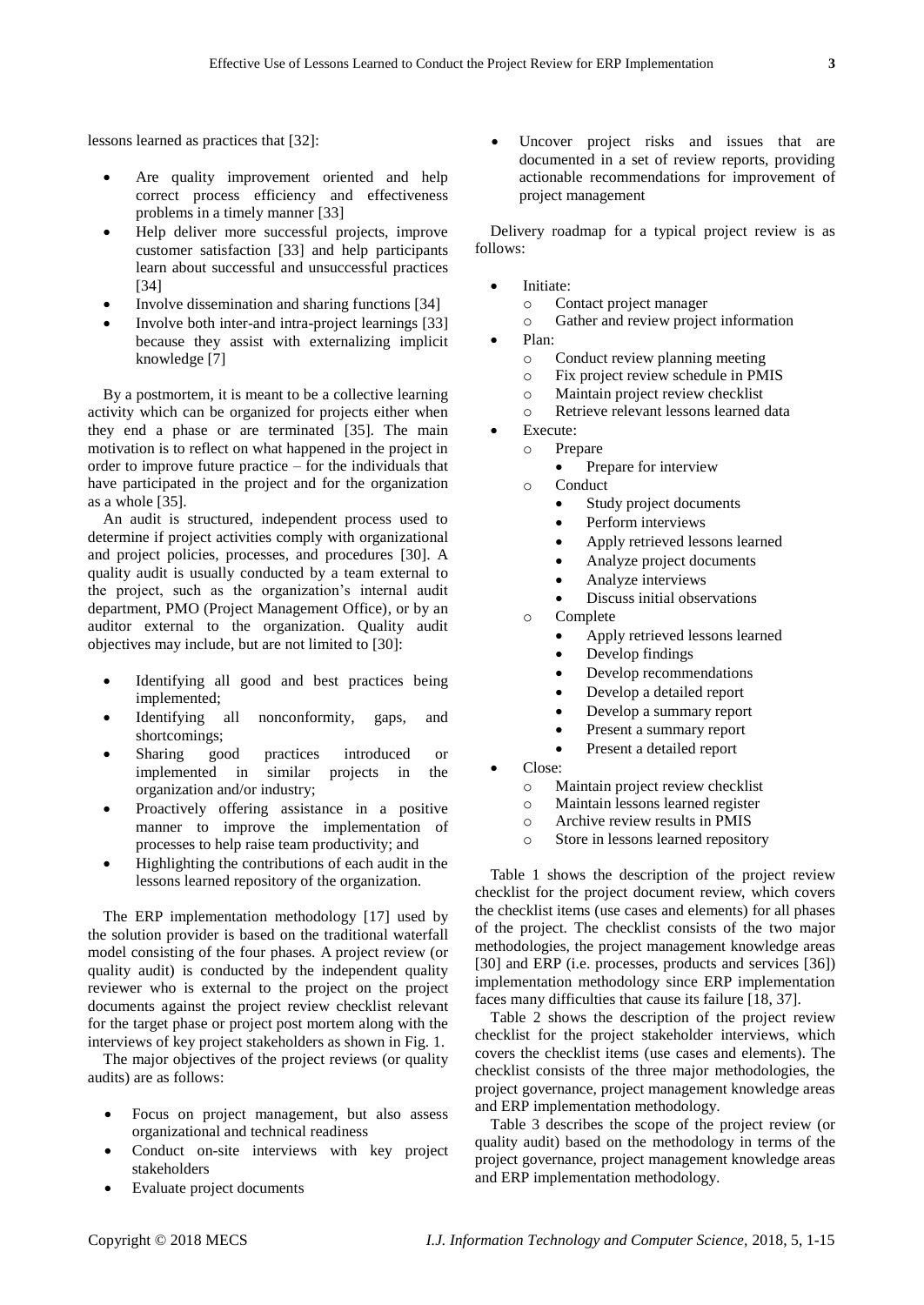

|              | Methodology Use Case (Process)           | Element (Document Name)                        | Project<br>Phase 1       | Project<br>Phase 2           | Project<br>Phase 3                                                                                                                                                                                                                                                                                                                                                                    | Project<br>Phase 4 | Project<br>Postmortem                                                                                                                                                                                                                                                                                                                                                                                                                                                                                                                                                                                                                                                                           |
|--------------|------------------------------------------|------------------------------------------------|--------------------------|------------------------------|---------------------------------------------------------------------------------------------------------------------------------------------------------------------------------------------------------------------------------------------------------------------------------------------------------------------------------------------------------------------------------------|--------------------|-------------------------------------------------------------------------------------------------------------------------------------------------------------------------------------------------------------------------------------------------------------------------------------------------------------------------------------------------------------------------------------------------------------------------------------------------------------------------------------------------------------------------------------------------------------------------------------------------------------------------------------------------------------------------------------------------|
| Project      | Project Integration Management           | Project Statement of Work                      | X                        |                              |                                                                                                                                                                                                                                                                                                                                                                                       |                    |                                                                                                                                                                                                                                                                                                                                                                                                                                                                                                                                                                                                                                                                                                 |
| Management   |                                          | <b>Business Case</b>                           | X                        | X                            | $\overline{\phantom{a}}$                                                                                                                                                                                                                                                                                                                                                              |                    |                                                                                                                                                                                                                                                                                                                                                                                                                                                                                                                                                                                                                                                                                                 |
| Knowledge    |                                          | <b>Organizational Process Assets</b>           | $\mathbb{Z}^2$           | X                            | $\overline{\phantom{a}}$                                                                                                                                                                                                                                                                                                                                                              |                    |                                                                                                                                                                                                                                                                                                                                                                                                                                                                                                                                                                                                                                                                                                 |
| Areas        |                                          | Project Charter                                | X                        | $\overline{\phantom{a}}$     | $\overline{\phantom{a}}$                                                                                                                                                                                                                                                                                                                                                              |                    |                                                                                                                                                                                                                                                                                                                                                                                                                                                                                                                                                                                                                                                                                                 |
|              |                                          | Preliminary Scope Statement                    | X                        | $\overline{\phantom{a}}$     | $\overline{\phantom{a}}$                                                                                                                                                                                                                                                                                                                                                              |                    |                                                                                                                                                                                                                                                                                                                                                                                                                                                                                                                                                                                                                                                                                                 |
|              |                                          | Project Management Plan                        | X                        | X                            | X                                                                                                                                                                                                                                                                                                                                                                                     |                    |                                                                                                                                                                                                                                                                                                                                                                                                                                                                                                                                                                                                                                                                                                 |
|              |                                          | Project Kick-off Presentation                  | X                        | $\overline{\phantom{a}}$     | $\overline{\phantom{a}}$                                                                                                                                                                                                                                                                                                                                                              |                    |                                                                                                                                                                                                                                                                                                                                                                                                                                                                                                                                                                                                                                                                                                 |
|              |                                          | <b>Issue Management Procedure</b>              | X                        | ÷,                           | J.                                                                                                                                                                                                                                                                                                                                                                                    |                    |                                                                                                                                                                                                                                                                                                                                                                                                                                                                                                                                                                                                                                                                                                 |
|              |                                          | <b>Issue Register</b>                          | X                        | X                            | X                                                                                                                                                                                                                                                                                                                                                                                     |                    |                                                                                                                                                                                                                                                                                                                                                                                                                                                                                                                                                                                                                                                                                                 |
|              |                                          | <b>Requested Changes</b>                       | $\overline{\phantom{a}}$ | X                            | X                                                                                                                                                                                                                                                                                                                                                                                     |                    |                                                                                                                                                                                                                                                                                                                                                                                                                                                                                                                                                                                                                                                                                                 |
|              |                                          | Lessons Learned Register                       | X                        | X                            | X                                                                                                                                                                                                                                                                                                                                                                                     |                    |                                                                                                                                                                                                                                                                                                                                                                                                                                                                                                                                                                                                                                                                                                 |
|              |                                          | Stakeholder Register                           | $\overline{X}$           | $\overline{\mathbf{X}}$      | $\overline{X}$                                                                                                                                                                                                                                                                                                                                                                        |                    |                                                                                                                                                                                                                                                                                                                                                                                                                                                                                                                                                                                                                                                                                                 |
|              | Project Scope Management                 | Scope Management Plan                          | X                        | $\overline{\phantom{a}}$     | X                                                                                                                                                                                                                                                                                                                                                                                     |                    |                                                                                                                                                                                                                                                                                                                                                                                                                                                                                                                                                                                                                                                                                                 |
|              |                                          | Project Scope Statement                        | $\mathbf X$              | X                            | X                                                                                                                                                                                                                                                                                                                                                                                     |                    |                                                                                                                                                                                                                                                                                                                                                                                                                                                                                                                                                                                                                                                                                                 |
|              |                                          | Work Breakdown Structure                       | X                        | X                            | X                                                                                                                                                                                                                                                                                                                                                                                     |                    |                                                                                                                                                                                                                                                                                                                                                                                                                                                                                                                                                                                                                                                                                                 |
|              |                                          | Work Breakdown Structure Dictionary            | X                        | X                            | X                                                                                                                                                                                                                                                                                                                                                                                     |                    |                                                                                                                                                                                                                                                                                                                                                                                                                                                                                                                                                                                                                                                                                                 |
|              |                                          | List of Project Deliverables                   | $\sim$                   | $\overline{\phantom{a}}$     | $\overline{X}$                                                                                                                                                                                                                                                                                                                                                                        |                    |                                                                                                                                                                                                                                                                                                                                                                                                                                                                                                                                                                                                                                                                                                 |
|              |                                          | <b>Accepted Deliverables</b>                   | ÷,                       | X                            | X                                                                                                                                                                                                                                                                                                                                                                                     |                    |                                                                                                                                                                                                                                                                                                                                                                                                                                                                                                                                                                                                                                                                                                 |
|              |                                          | Schedule Management Plan                       | X                        | $\overline{\phantom{a}}$     | $\overline{\phantom{a}}$                                                                                                                                                                                                                                                                                                                                                              |                    |                                                                                                                                                                                                                                                                                                                                                                                                                                                                                                                                                                                                                                                                                                 |
|              | Project Schedule Management              | Project Schedule                               | X                        | X                            | X                                                                                                                                                                                                                                                                                                                                                                                     |                    |                                                                                                                                                                                                                                                                                                                                                                                                                                                                                                                                                                                                                                                                                                 |
|              |                                          |                                                | X                        | ÷,                           |                                                                                                                                                                                                                                                                                                                                                                                       |                    |                                                                                                                                                                                                                                                                                                                                                                                                                                                                                                                                                                                                                                                                                                 |
|              | Project Cost Management                  | Cost Management Plan<br>Cost Baseline          | X                        | X                            |                                                                                                                                                                                                                                                                                                                                                                                       |                    |                                                                                                                                                                                                                                                                                                                                                                                                                                                                                                                                                                                                                                                                                                 |
|              |                                          |                                                |                          |                              |                                                                                                                                                                                                                                                                                                                                                                                       |                    |                                                                                                                                                                                                                                                                                                                                                                                                                                                                                                                                                                                                                                                                                                 |
|              | Project Quality Management               | <b>Quality Management Plan</b>                 | X<br>$\overline{X}$      | X<br>$\overline{\mathbf{X}}$ |                                                                                                                                                                                                                                                                                                                                                                                       |                    |                                                                                                                                                                                                                                                                                                                                                                                                                                                                                                                                                                                                                                                                                                 |
|              | Project Resource Management              | Resource Management Plan                       |                          |                              |                                                                                                                                                                                                                                                                                                                                                                                       |                    |                                                                                                                                                                                                                                                                                                                                                                                                                                                                                                                                                                                                                                                                                                 |
|              |                                          | Project Organizational Charts                  | X                        | $\overline{\phantom{a}}$     |                                                                                                                                                                                                                                                                                                                                                                                       |                    |                                                                                                                                                                                                                                                                                                                                                                                                                                                                                                                                                                                                                                                                                                 |
|              |                                          | Roles and Responsibilities                     | X                        | X                            |                                                                                                                                                                                                                                                                                                                                                                                       |                    |                                                                                                                                                                                                                                                                                                                                                                                                                                                                                                                                                                                                                                                                                                 |
|              |                                          | <b>Team Performance Assessments</b>            | $\sim$                   | $\overline{\phantom{a}}$     |                                                                                                                                                                                                                                                                                                                                                                                       |                    | X<br>$\mathbf X$<br>$\mathbf X$<br>$\mathbf X$<br>$\sim$<br>X<br>X<br>X<br>$\boldsymbol{\mathrm{X}}$<br>$\mathbf X$<br>$\mathbf X$<br>$\overline{\mathbf{X}}$<br>X<br>$\mathbf X$<br>$\mathbf X$<br>X<br>$\overline{X}$<br>X<br>X<br>X<br>$\boldsymbol{\mathrm{X}}$<br>$\mathbf X$<br>$\mathbf X$<br>$\overline{\mathbf{X}}$<br>X<br>$\mathbf X$<br>$\mathbf X$<br>X<br>$\overline{X}$<br>X<br>X<br>X<br>$\boldsymbol{\mathrm{X}}$<br>$\overline{X}$<br>÷,<br>$\overline{X}$<br>X<br>$\mathbf X$<br>$\mathbf X$<br>X<br>$\overline{X}$<br>X<br>X<br>X<br>÷,<br>÷,<br>$\mathbf X$<br>X<br>X<br>$\mathbf X$<br>$\mathbf X$<br>X<br>$\overline{X}$<br>X<br>X<br>$\mathbf X$<br>X<br>$\overline{X}$ |
|              | Project Communications Management        | Communications Management Plan                 | X                        | X                            |                                                                                                                                                                                                                                                                                                                                                                                       |                    |                                                                                                                                                                                                                                                                                                                                                                                                                                                                                                                                                                                                                                                                                                 |
|              |                                          | Performance Reports                            | $\sim$                   | X                            | X<br>X<br>$\mathbf X$<br>X<br>$\mathbf X$<br>$\overline{\mathbf{X}}$<br>$\overline{\mathbf{X}}$<br>X<br>X<br>X<br>$\mathbf X$<br>X<br>$\mathbf X$<br>X<br>X<br>$\overline{X}$<br>$\overline{X}$<br>X<br>X<br>X<br>X<br>X<br>X<br>X<br>X<br>X<br>$\overline{\mathbf{X}}$<br>$\overline{\phantom{a}}$<br>$\overline{\phantom{a}}$<br>$\overline{\mathbf{X}}$<br>$\overline{\mathbf{X}}$ |                    |                                                                                                                                                                                                                                                                                                                                                                                                                                                                                                                                                                                                                                                                                                 |
|              |                                          | Project Reports                                | X                        | X                            |                                                                                                                                                                                                                                                                                                                                                                                       |                    | ä,<br>$\overline{\phantom{a}}$<br>ä,<br>X<br>$\overline{\phantom{a}}$<br>X<br>$\mathbf X$<br>$\mathbf X$<br>$\overline{\mathbf{X}}$<br>X<br>$\mathbf X$<br>$\mathbf X$<br>X<br>X<br>X<br>$\overline{\phantom{a}}$<br>X<br>X<br>÷,<br>$\mathbf X$<br>$\overline{\phantom{a}}$<br>X<br>$\overline{\mathbf{X}}$<br>X<br>$\mathbf X$<br>÷,<br>÷,<br>ä,<br>$\mathbf X$<br>X<br>X<br>$\mathbf X$<br>$\mathbf X$<br>÷,<br>ä,<br>L<br>X<br>$\mathbf X$<br>$\overline{\phantom{a}}$<br>$\overline{X}$                                                                                                                                                                                                    |
|              |                                          | Latest Steering Committee Meeting Minutes      | X                        | X                            |                                                                                                                                                                                                                                                                                                                                                                                       |                    |                                                                                                                                                                                                                                                                                                                                                                                                                                                                                                                                                                                                                                                                                                 |
|              |                                          | Latest Project Management Team Meeting Minutes | X                        | X                            |                                                                                                                                                                                                                                                                                                                                                                                       |                    |                                                                                                                                                                                                                                                                                                                                                                                                                                                                                                                                                                                                                                                                                                 |
|              | Project Risk Management                  | Risk Management Plan                           | X                        | X                            |                                                                                                                                                                                                                                                                                                                                                                                       |                    |                                                                                                                                                                                                                                                                                                                                                                                                                                                                                                                                                                                                                                                                                                 |
|              |                                          | <b>Risk Register</b>                           | X                        | X                            |                                                                                                                                                                                                                                                                                                                                                                                       |                    |                                                                                                                                                                                                                                                                                                                                                                                                                                                                                                                                                                                                                                                                                                 |
|              | Project Procurement Management           | Contract Management Plan                       | X                        | $\overline{\phantom{a}}$     |                                                                                                                                                                                                                                                                                                                                                                                       |                    |                                                                                                                                                                                                                                                                                                                                                                                                                                                                                                                                                                                                                                                                                                 |
|              | Project Stakeholder Management           | Stakeholder Engagement Plan                    | $\overline{X}$           | $\overline{\mathbf{x}}$      |                                                                                                                                                                                                                                                                                                                                                                                       |                    |                                                                                                                                                                                                                                                                                                                                                                                                                                                                                                                                                                                                                                                                                                 |
| ERP          | Organizational Change Management (OCM)   | <b>OCM</b> Charter                             | X                        | $\overline{\phantom{a}}$     | $\overline{\phantom{a}}$                                                                                                                                                                                                                                                                                                                                                              |                    |                                                                                                                                                                                                                                                                                                                                                                                                                                                                                                                                                                                                                                                                                                 |
| (Processes,  |                                          | <b>OCM</b> Master Plan                         | ÷.                       | X                            | X                                                                                                                                                                                                                                                                                                                                                                                     |                    |                                                                                                                                                                                                                                                                                                                                                                                                                                                                                                                                                                                                                                                                                                 |
| Products and |                                          | Stakeholder Analysis                           | X                        | $\overline{\phantom{a}}$     | $\overline{\phantom{a}}$                                                                                                                                                                                                                                                                                                                                                              |                    |                                                                                                                                                                                                                                                                                                                                                                                                                                                                                                                                                                                                                                                                                                 |
| Services)    |                                          | <b>Communications Plan</b>                     | $\overline{\phantom{a}}$ |                              | $\mathbf X$                                                                                                                                                                                                                                                                                                                                                                           |                    |                                                                                                                                                                                                                                                                                                                                                                                                                                                                                                                                                                                                                                                                                                 |
|              | Implementati Business Process Management | <b>Business Blueprint</b>                      | $\sim$                   | $\overline{\mathbf{X}}$      | $\overline{X}$                                                                                                                                                                                                                                                                                                                                                                        |                    |                                                                                                                                                                                                                                                                                                                                                                                                                                                                                                                                                                                                                                                                                                 |
| on           |                                          | Functional Specifications - RICEF Objects      | ÷,                       | ä,                           | X                                                                                                                                                                                                                                                                                                                                                                                     |                    |                                                                                                                                                                                                                                                                                                                                                                                                                                                                                                                                                                                                                                                                                                 |
| Methodology  |                                          | Development List                               | $\sim$                   | $\mathcal{L}$                | X                                                                                                                                                                                                                                                                                                                                                                                     |                    |                                                                                                                                                                                                                                                                                                                                                                                                                                                                                                                                                                                                                                                                                                 |
|              | <b>Technical Solution Management</b>     | Future Technical System Landscape              | X                        | $\overline{\phantom{a}}$     | $\overline{\phantom{a}}$                                                                                                                                                                                                                                                                                                                                                              |                    |                                                                                                                                                                                                                                                                                                                                                                                                                                                                                                                                                                                                                                                                                                 |
|              |                                          | <b>Support Expectations</b>                    | $\sim$                   | X                            | $\overline{\phantom{a}}$                                                                                                                                                                                                                                                                                                                                                              |                    |                                                                                                                                                                                                                                                                                                                                                                                                                                                                                                                                                                                                                                                                                                 |
|              |                                          | <b>System Administration Procedures</b>        | $\overline{\phantom{a}}$ | X                            | $\overline{\phantom{a}}$                                                                                                                                                                                                                                                                                                                                                              |                    |                                                                                                                                                                                                                                                                                                                                                                                                                                                                                                                                                                                                                                                                                                 |
|              |                                          | System Landscape Design (DEV, QA, PRD)         | $\overline{\phantom{a}}$ | $\sim$                       | X                                                                                                                                                                                                                                                                                                                                                                                     |                    |                                                                                                                                                                                                                                                                                                                                                                                                                                                                                                                                                                                                                                                                                                 |
|              |                                          | <b>Production Support Processes</b>            | $\overline{\phantom{a}}$ | $\overline{\phantom{a}}$     | X                                                                                                                                                                                                                                                                                                                                                                                     |                    |                                                                                                                                                                                                                                                                                                                                                                                                                                                                                                                                                                                                                                                                                                 |
|              | <b>Integrated Solution Management</b>    | Development Test Plans                         | ÷,                       | $\overline{\phantom{a}}$     | X                                                                                                                                                                                                                                                                                                                                                                                     |                    |                                                                                                                                                                                                                                                                                                                                                                                                                                                                                                                                                                                                                                                                                                 |
|              |                                          | Final Test Plan                                | $\blacksquare$           | ÷,                           | X                                                                                                                                                                                                                                                                                                                                                                                     |                    |                                                                                                                                                                                                                                                                                                                                                                                                                                                                                                                                                                                                                                                                                                 |
|              |                                          | <b>End-User Testing</b>                        | $\sim$                   | $\overline{\phantom{a}}$     | $\overline{X}$                                                                                                                                                                                                                                                                                                                                                                        |                    |                                                                                                                                                                                                                                                                                                                                                                                                                                                                                                                                                                                                                                                                                                 |
|              | Data Management                          | <b>Data Migration Strategy</b>                 | X                        |                              | $\overline{\phantom{a}}$                                                                                                                                                                                                                                                                                                                                                              |                    |                                                                                                                                                                                                                                                                                                                                                                                                                                                                                                                                                                                                                                                                                                 |
|              |                                          | Data Migration Plan                            | $\sim$                   | $\overline{\mathbf{X}}$      | $\overline{\phantom{a}}$                                                                                                                                                                                                                                                                                                                                                              |                    |                                                                                                                                                                                                                                                                                                                                                                                                                                                                                                                                                                                                                                                                                                 |
|              | Training                                 | Project Team Training Plan                     | ÷,                       | X                            | $\overline{\phantom{a}}$                                                                                                                                                                                                                                                                                                                                                              |                    |                                                                                                                                                                                                                                                                                                                                                                                                                                                                                                                                                                                                                                                                                                 |
|              |                                          | End-User Training Documentation                | $\sim$                   | $\mathcal{L}$                | X                                                                                                                                                                                                                                                                                                                                                                                     |                    |                                                                                                                                                                                                                                                                                                                                                                                                                                                                                                                                                                                                                                                                                                 |
|              |                                          | <b>Training Evaluation Results</b>             | $\overline{\phantom{a}}$ | $\overline{\phantom{a}}$     | X                                                                                                                                                                                                                                                                                                                                                                                     |                    |                                                                                                                                                                                                                                                                                                                                                                                                                                                                                                                                                                                                                                                                                                 |
|              |                                          | End-User Training Evaluation Summary           | $\overline{\phantom{a}}$ | $\overline{\phantom{a}}$     | $\overline{\phantom{a}}$                                                                                                                                                                                                                                                                                                                                                              |                    |                                                                                                                                                                                                                                                                                                                                                                                                                                                                                                                                                                                                                                                                                                 |
|              | <b>Production Cutover</b>                | Cutover Plan                                   |                          |                              | $\overline{\mathbf{X}}$                                                                                                                                                                                                                                                                                                                                                               |                    |                                                                                                                                                                                                                                                                                                                                                                                                                                                                                                                                                                                                                                                                                                 |

|  | Table 1. Project Review Checklist for Project Document Review |  |
|--|---------------------------------------------------------------|--|
|--|---------------------------------------------------------------|--|

Table 4 shows the criteria for evaluation of the audit findings based on the five levels of risk severity, "No Finding", "Low Risk", "Medium Risk", "High Risk" and "Problem".

Table 5 is a sample of the lessons learned register extracted from one of the review results (i.e. based on a postmortem review) based on the record layout consisting of all the mandatory fields.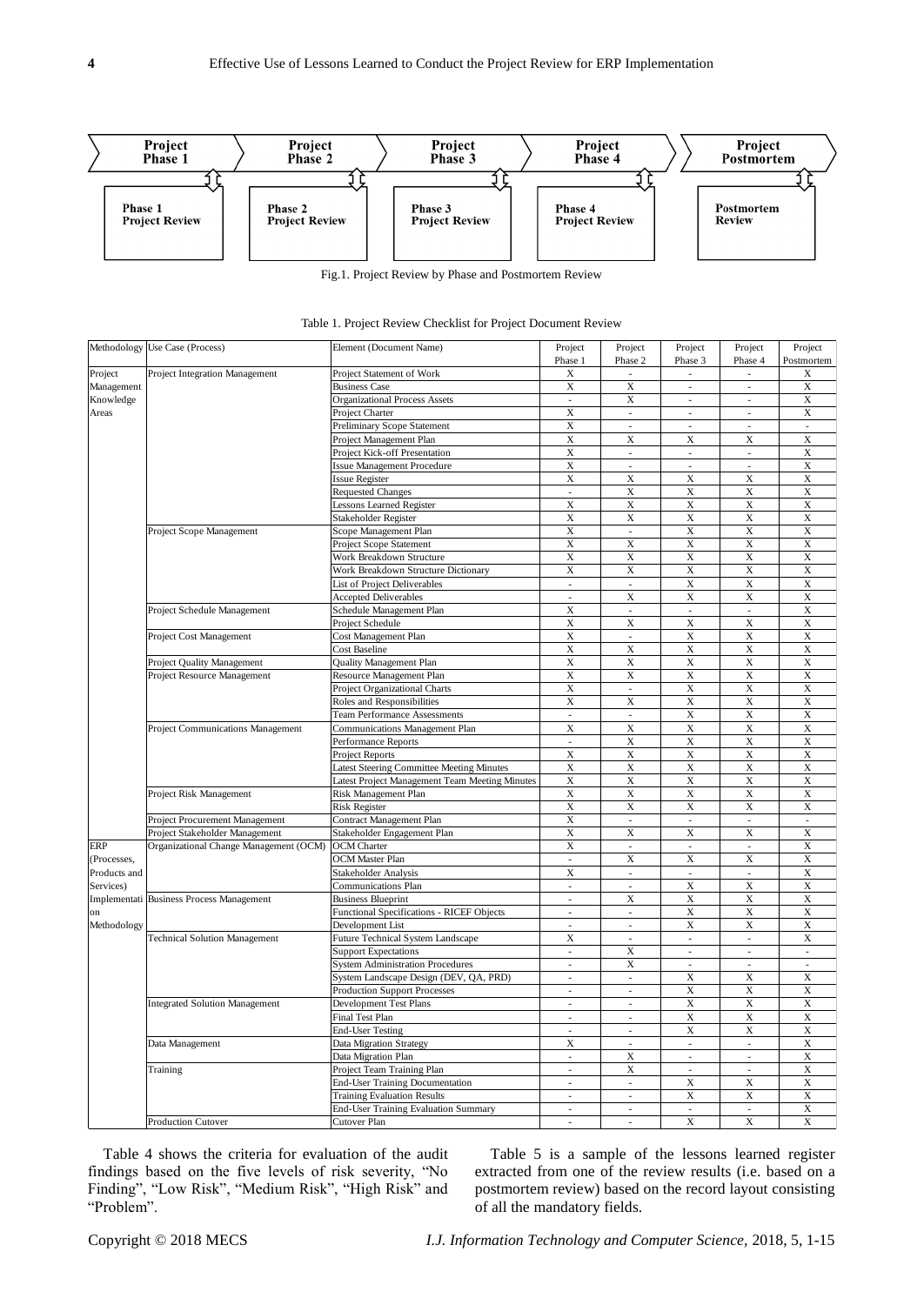Table 6 is a sample of the project review dashboard extracted from one of the review results (i.e. based on a postmortem review) stored in the lessons learned repository. It shows a total of 12 lessons learned

consisting of one finding with the severity level, "Problem" and eleven findings with the severity level, "High Risk".

| Methodology                          | Use Case                         | Element (Interview Topic)                         |
|--------------------------------------|----------------------------------|---------------------------------------------------|
| Project Governance Sponsor Interview |                                  | Project Governance                                |
| Project Management Sponsor Interview |                                  | Project Sponsor Role and Involvement              |
| Knowledge Areas                      |                                  | Project Goals and Objectives                      |
|                                      |                                  | Project Success Criteria                          |
|                                      |                                  | <b>Value Realization Strategy</b>                 |
|                                      |                                  | Project Information Sheet Contents                |
|                                      | <b>Functional Team Interview</b> | Project Management Activities (Risk, Scope, etc.) |
|                                      |                                  | <b>Project Issues</b>                             |
| ERP (Processes,                      | Functional Team Interview        | <b>Functionality Definition</b>                   |
| Products and                         |                                  | <b>Functionality Status</b>                       |
| Services)                            |                                  | <b>Production Support</b>                         |
| Implementation                       |                                  | Project Team Training and Knowledge Transfer      |

|  |  | Table 2. Project Review Checklist for Stakeholder Interviews |  |
|--|--|--------------------------------------------------------------|--|
|  |  |                                                              |  |

| Methodology        | Use Case (Process)                                                      |  |  |  |  |  |
|--------------------|-------------------------------------------------------------------------|--|--|--|--|--|
| Project Governance | Project Governance – Governance                                         |  |  |  |  |  |
| Project Management | <b>Project Integration Management</b>                                   |  |  |  |  |  |
| Knowledge Areas    | Project Scope Management                                                |  |  |  |  |  |
|                    | Project Schedule Management                                             |  |  |  |  |  |
|                    | <b>Project Cost Management</b>                                          |  |  |  |  |  |
|                    | Project Communications Management                                       |  |  |  |  |  |
|                    | Project Resource Management                                             |  |  |  |  |  |
|                    | <b>Project Quality Management</b>                                       |  |  |  |  |  |
|                    | Project Risk Management                                                 |  |  |  |  |  |
|                    | Project Procurement Management                                          |  |  |  |  |  |
|                    | Project Stakeholder Management                                          |  |  |  |  |  |
| ERP (Processes,    | Solution Readiness - Requirements                                       |  |  |  |  |  |
| Products and       | Solution Readiness – Building                                           |  |  |  |  |  |
| Services)          | Solution Readiness - Testing                                            |  |  |  |  |  |
| Implementation     | Business and User Readiness - Organizational Change Management          |  |  |  |  |  |
| Methodology        | Business and User Readiness – End User Training and Documentation       |  |  |  |  |  |
|                    | Data Readiness - Data Readiness                                         |  |  |  |  |  |
|                    | Technical Infrastructure Readiness - Technical Infrastructure Readiness |  |  |  |  |  |
|                    | Support Readiness – Production Support and Center of Excellence         |  |  |  |  |  |
|                    | Support Readiness – Knowledge Transfer and Documentation                |  |  |  |  |  |

#### Table 3. Project Review Scope

Table 4. Risk Reporting Levels

| Severity   | Description                            | <b>Action Required</b>                                                 |
|------------|----------------------------------------|------------------------------------------------------------------------|
| No Finding | Topic in good order                    | No action necessary.                                                   |
| Low Risk   | Topic with minor finding               | Minimum impact. No management action is required.                      |
|            |                                        | Some disruption may occur. No immediate management action is           |
|            | Medium Risk Topic with serious finding | required. However, continuous risk monitoring has to be initiated and  |
|            |                                        | future action may be needed if the situation persists.                 |
|            |                                        | Unacceptable risk. Major disruption is likely to occur. Priority       |
| High Risk  | Topic with critical finding            | management attention is required to bring the situation under control. |
|            |                                        | A disruption has already occurred to the project. Immediate            |
| Problem    | Topic with issue                       | management attention is required to bring the situation under control. |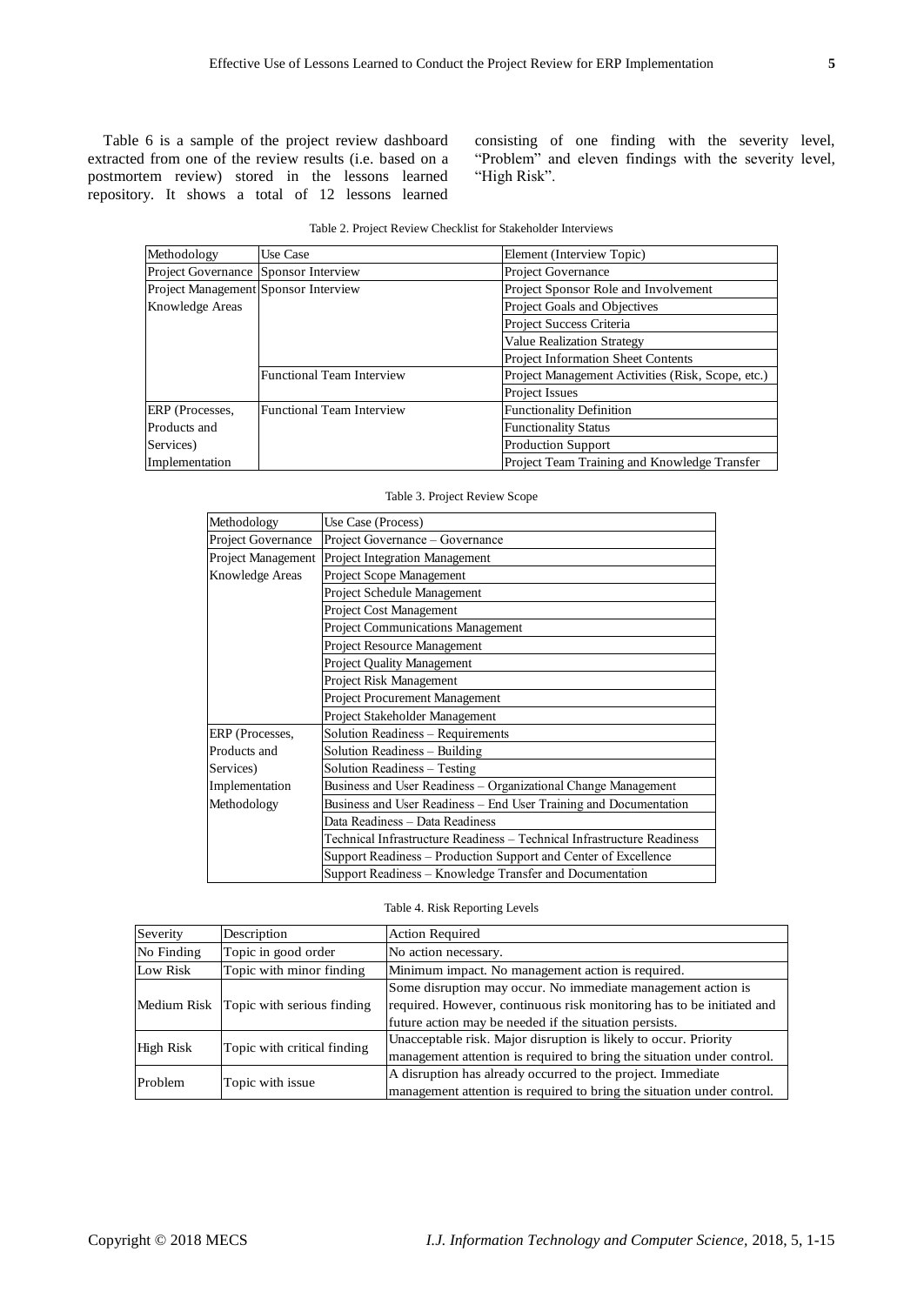#### Table 5. Lessons Learned Register Sample

| Date                               | 2014/8/13                                                                                                                |  |  |  |  |
|------------------------------------|--------------------------------------------------------------------------------------------------------------------------|--|--|--|--|
|                                    |                                                                                                                          |  |  |  |  |
| Project ID                         | PS-05325                                                                                                                 |  |  |  |  |
| Project Name                       | Project T                                                                                                                |  |  |  |  |
| <b>Review Period</b>               | Postmortem                                                                                                               |  |  |  |  |
| Method (PMBOK / ERP)               | <b>PMBOK</b>                                                                                                             |  |  |  |  |
| Use Case (Process)                 | Project Governance – Governance                                                                                          |  |  |  |  |
| Element                            | Accountability (Escalation Procedure)                                                                                    |  |  |  |  |
|                                    | Although the issue with delay in creation of the master data by a business unit had been reported week after week, it    |  |  |  |  |
| Lessons Learned (Finding) Headline | was never cleared till the end of the project.                                                                           |  |  |  |  |
| Severity                           | High Risk                                                                                                                |  |  |  |  |
|                                    | According to the weekly progress report, although the issue with delay in creation of master data by a business unit     |  |  |  |  |
| Finding                            | had been reported week after week, it was never completed due to running out of time based on the comment after all      |  |  |  |  |
|                                    | that work could not be completed from lack of man-hours.                                                                 |  |  |  |  |
|                                    | Due to not timely taking effective corrective action for the issue, there is a possibility for the significant impact to |  |  |  |  |
| Impact                             | occur in the project such as the go-live delay and cost overrun.                                                         |  |  |  |  |
| Recommendation                     | By clearly documenting the escalation procedure to define the ultimate accountability, please make sure to be able to    |  |  |  |  |
|                                    | timely take effective corrective action for the issue.                                                                   |  |  |  |  |

Table 6. Project Review Dashboard Sample

|                 |                                                                         |         |                  | <b>Risk Reporting Levels</b> |          |            |
|-----------------|-------------------------------------------------------------------------|---------|------------------|------------------------------|----------|------------|
| Methodology     | Use Case (Process)                                                      | Problem | <b>High Risk</b> | Medium Risk                  | Low Risk | No Finding |
|                 | Project Governance Project Governance – Governance                      |         |                  |                              |          |            |
|                 | Project Management Project Integration Management                       |         | 3                |                              |          |            |
| Knowledge Areas | Project Scope Management                                                |         | $\overline{2}$   |                              |          |            |
|                 | Project Schedule Management                                             |         |                  |                              |          |            |
|                 | <b>Project Cost Management</b>                                          |         |                  |                              |          |            |
|                 | Project Communications Management                                       |         |                  |                              |          |            |
|                 | Project Resource Management                                             |         |                  |                              |          |            |
|                 | <b>Project Quality Management</b>                                       |         |                  |                              |          |            |
|                 | Project Risk Management                                                 |         |                  |                              |          |            |
|                 | Project Procurement Management                                          |         |                  |                              |          |            |
|                 | Project Stakeholder Management                                          |         |                  |                              |          |            |
| ERP (Processes, | Solution Readiness - Requirements                                       |         |                  |                              |          |            |
| Products and    | Solution Readiness - Building                                           |         |                  |                              |          |            |
| Services)       | Solution Readiness - Testing                                            |         |                  |                              |          |            |
| Implementation  | Business and User Readiness – Organizational Change Management          |         |                  |                              |          |            |
| Methodology     | Business and User Readiness - End User Training and Documentation       |         |                  |                              |          |            |
|                 | Data Readiness - Data Readiness                                         |         |                  |                              |          |            |
|                 | Technical Infrastructure Readiness - Technical Infrastructure Readiness |         |                  |                              |          |            |
|                 | Support Readiness – Production Support and Center of Excellence         |         |                  |                              |          |            |
|                 | Support Readiness – Knowledge Transfer and Documentation                |         |                  |                              |          |            |

#### III. LITERATURE REVIEW OF PMIS AND ITS PRODUCTION **CONFIGURATION**

PMIS, which is part of enterprise environmental factors, provides access to information technology (IT) software tools, such as scheduling, cost, and resourcing software tools, work authorization systems, configuration management systems, information collection and distribution systems, as well as interfaces to other online automated systems such as corporate knowledge base repositories. Automated gathering and reporting on KPIs can be part of this system [30]. PMIS provides a wide range of functions directly supporting a complex of a process involving various projects related activities: planning, monitoring, control and others [38]. In the IT industry, Gartner Research estimates that 75% of large IT projects managed with the support of a PMIS will succeed, while 75% of projects without such support will fail [39]. Using PMIS to manage projects, while not sufficient to ensure project success, has thus become a

necessity [40]. The most appropriate PMIS configuration defined depends on the project situation [41]. Project situation requirements for PMIS have been identified accordingly to project classification [42] based on the project type, product, size, organization, management, planning approaches and related guidance, as well as project environments and specific requirements, enterprise environment factors and organizational process assets [30]. Definition of the PMIS configuration requirements must include the following information [41] such as data entities or work items used in the project, attributes or data fields of each data entity and processes or workflows related to the data.

The configuration use case elements supported by the PMIS implemented for the use by the solution provider are shown in Table 7. It aims to provide the KPIs, risk registers and reports such as project financials in terms of EVM. This part of the paper is based on the previous study conducted [9] in 2017.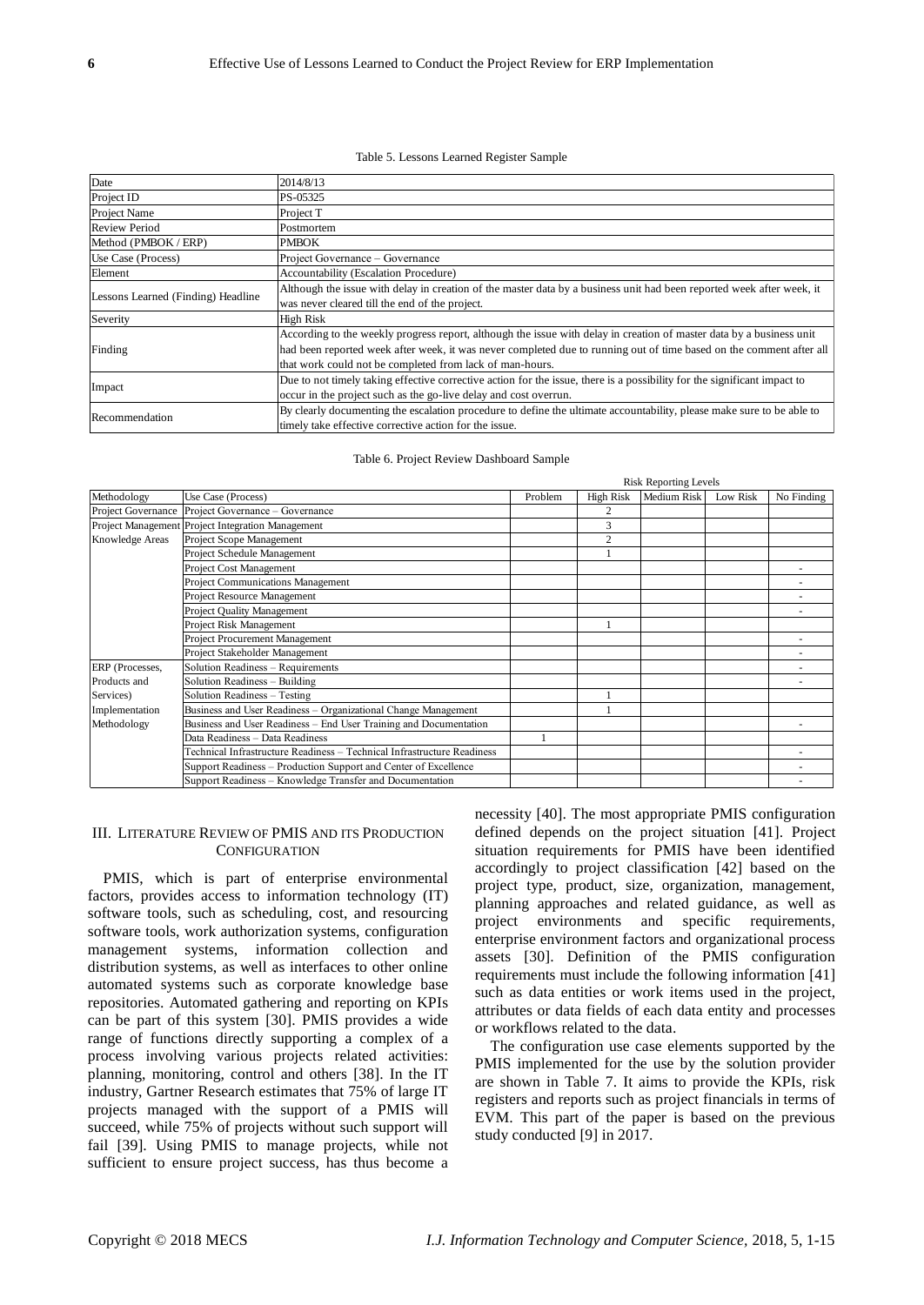| <b>Use Case</b>           | Elements                         |                                                                                                 |  |  |  |
|---------------------------|----------------------------------|-------------------------------------------------------------------------------------------------|--|--|--|
| <b>Project Management</b> | Project Identification           | Key Project Information                                                                         |  |  |  |
|                           | Project Classification           | Contract Type (i.e. T&M, FFP), Quality Requirements, Governance                                 |  |  |  |
|                           | <b>Project Scope Description</b> | Project Scope                                                                                   |  |  |  |
|                           | Management Summary               | <b>Status Reporting</b>                                                                         |  |  |  |
|                           | <b>Status Indicators</b>         | Overall, Margin, Cost, Accounts Receivable, Schedule, Risks, Issues, Resources, Quality, Scope, |  |  |  |
|                           |                                  | Customer Satisfaction, Governance, Value Management                                             |  |  |  |
|                           | Key Issues                       | <b>Top Issues Reporting</b>                                                                     |  |  |  |
|                           | <b>Key Risks</b>                 | Top Risks Reporting                                                                             |  |  |  |
|                           | <b>Project Financials</b>        | Expenses (Bid Baseline / PM Baseline), Revenue (Bid Baseline / PM Baseline), Earned Value       |  |  |  |
|                           |                                  | Management (EVM)                                                                                |  |  |  |
|                           | <b>Project Milestones</b>        | Performance Reporting                                                                           |  |  |  |
|                           | <b>Change Request</b>            | <b>Change Request Management</b>                                                                |  |  |  |
|                           | <b>Issue List</b>                | <b>Issue Management</b>                                                                         |  |  |  |
|                           | <b>Risk Register</b>             | <b>Risk Management</b>                                                                          |  |  |  |
|                           | <b>Financial Contract</b>        | Plan (Man Days)                                                                                 |  |  |  |
|                           | <b>WBS</b>                       | Phases, Schedule, Milestones                                                                    |  |  |  |
|                           | Roles w/ Assigned Tasks          | Man Days by Resource                                                                            |  |  |  |
|                           | Resources (Plan vs. Actual)      | <b>Budget Monitoring</b>                                                                        |  |  |  |
|                           | Contact List                     | Project Manager, Quality Manager, Sales                                                         |  |  |  |
|                           | Authorization                    | <b>Access Authorization Level</b>                                                               |  |  |  |
|                           | Accounting                       | Plan, Actual, Revenue, Expenses, Billing, Backlog                                               |  |  |  |
| Portfolio Management      | Reports                          | Online Portfolio Report, Change Request Report, Issue and Risk Report, Action Item Report,      |  |  |  |
|                           |                                  | Financial Contract Report, Consolidated Financial Report, Portfolio Revenue Forecast Report,    |  |  |  |
|                           |                                  | <b>Solution Scope Report</b>                                                                    |  |  |  |

Table 7. PMIS Production Configuration Use Case Elements

It covers four types of delivery services provided by the solution provider based on the two contract types, time and material contracts (T&M) and firm fixed price contracts (FFP) [30], related to the ERP implementation projects and operations support to their customer in four major industry sectors in Japan. It also captures 100% of the contracts closed for the four delivery services so that the performance of each project can be closely monitored for early detection of issues and risks and the project outcomes can be controlled at an early stage based on the appropriate corrective actions [30, 36] implemented ahead of time.

## IV. USE OF LESSONS LEARNED EFFECTIVELY TO CONDUCT PROJECT REVIEW FOR ERP IMPLEMENTATION **PROJECT**

The process for applying the lessons learned collected from the previous project reviews to conduct the project review for the ERP implementation project consists of two major processes. One is Prepare for Project Review Leveraging Lessons Learned Repository that is conducted at the beginning of the project or phase by the independent quality reviewer when the project is identified to have an agreement with the customer for conducting the project reviews (or quality audits) at the selected phases or project post mortem for continuous improvement. The other is a process of Conduct Project Review that is conducted by the independent quality reviewer once the project review schedule is fixed in the project review control list maintained in PMIS upon agreement with the project manager for the set of projects

described in Section I. PMIS applied to trigger the initiation of the project review systematically during the selected project phases is discussed in detail below.

## *A. Apply Lessons Learned Process to Conduct Project Review for ERP Implementation*

Systematic overview of the use of lessons learned process to conduct the project review that is triggered by the appropriate project initiation information from PMIS can be expressed in IDEF0 (Integration DEFinition level 0) [43, 44] as shown in Fig. 2. This is the top-level context diagram A-0.

It is decomposed to the next level diagram with a systematic framework that consists of two nodes, A1 and A2 as shown in Fig. 3. Node A1 is Prepare for Project Review Leveraging Lessons Learned Repository process that is triggered by the relevant project initiation information from PMIS to be conducted at the beginning of the selected phases of the project. It is specifically positioned in preparation for conducting on-site interviews with key project stakeholders as well as evaluating project documents based on the retrieved lessons learned data collected from the previous project reviews, to influence the phase and project results positively for continuous improvement. Node A2 is a process of Conduct Project Review to be conducted in the selected phases in the project duration. It is positioned to focus on project management, but also assess organizational and technical readiness, and uncover project risks and issues that are documented in a set of review reports, providing actionable recommendations for improvement of project management.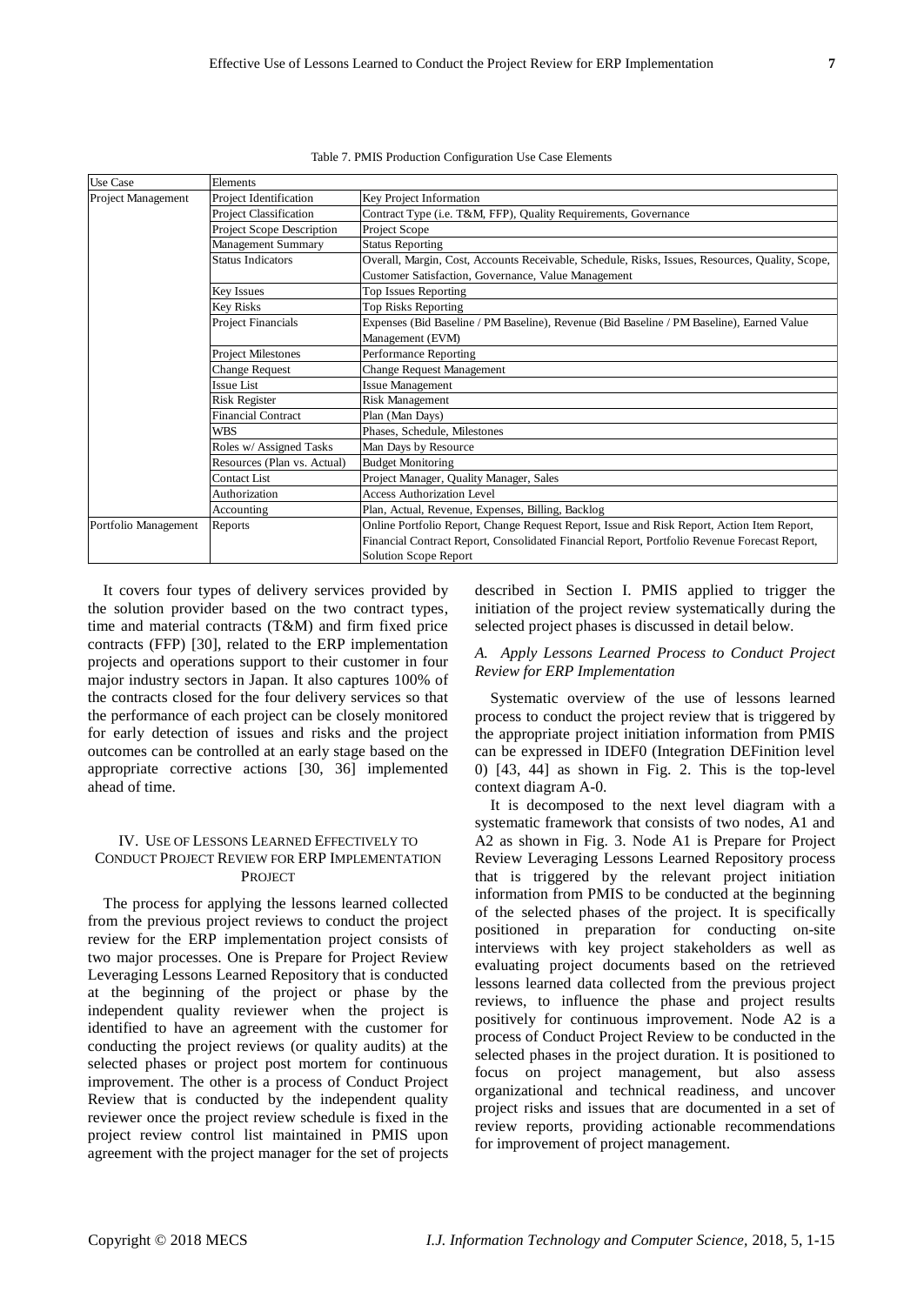

Fig.2. Apply Lessons Learned to Conduct Project Review for ERP Implementation



Fig.3. Prepare for Project Review Leveraging Lessons Learned Repository and Conduct Project Review

## *B. Classify Project Having Project Review Contracted, Fix Project Review Schedule in PMIS and Retrieve Lessons Learned Data*

The decomposition of node A1 to 6 activities is shown in Fig. 4. PMIS strategically implemented is effectively used by the independent quality reviewer who does not belong to the organization unit responsible for the project delivery, in searching for the projects classified for the contractual needs of having project reviews conducted at the selected phases of the projects. This process for having the project review conducted by the independent

quality reviewer plays the most important role to properly kick off the project review process and get the project review schedule fixed in the project review control list maintained in PMIS based on the agreement with the project manager. Then, the independent project reviewer is to retrieve the lessons learned data collected from the previous project reviews conducted for the ERP projects so that they can be applied to the project review process in preparation for conducting the project document review as well as key project stakeholder interviews.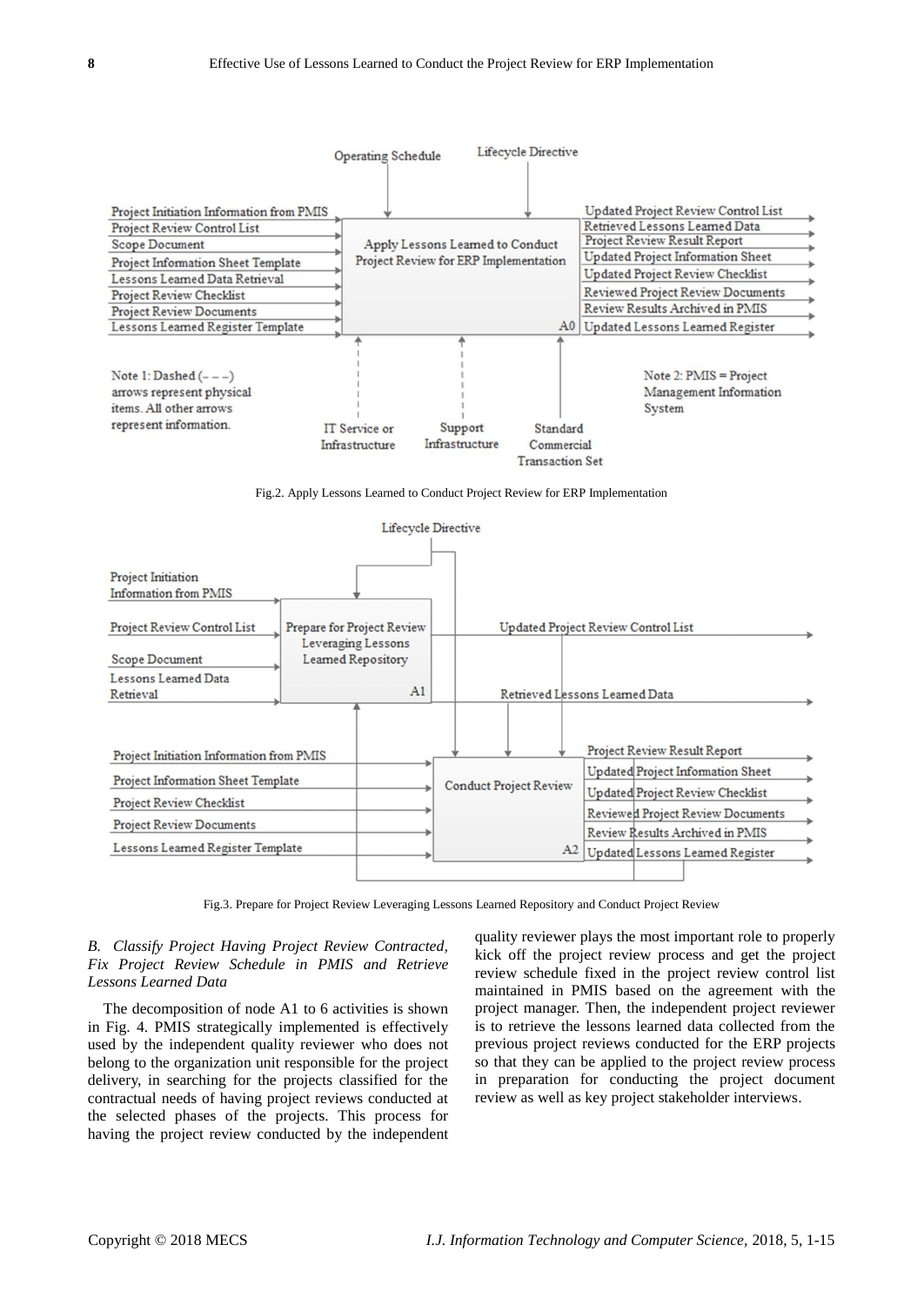

Fig.4. Classify Project Having Project Review Contracted, Fix Project Review Schedule in PMIS and Retrieve Lessons Learned Data

Below are the major activities required to clarify the project having the project review contracted, fix the project review schedule in PMIS and retrieve the lessons learned data from the lesson learned repository.

- *Node A11; Classify Project Having Project Review Contracted:* The independent quality reviewer is to check (during the  $1<sup>st</sup>$  two weeks of the month) if there is any project in PMIS which is having the project review (or quality audit) contracted and relevant for triggering the initiation of the project review process based on the following criteria that the solution provider is:
	- o To provide a project manager and project team;
	- o To be responsible for providing particular results based on contractual agreements;
	- o To provide advisory services that are mainly relevant to meet customers' project goals;
	- o To provide project work with the budget of the contract that is greater than the threshold value; and
	- o To have an agreement with the customer for conducting the project reviews (or quality audits) at the selected phases or project post mortem for continuous improvement.

Table 8 shows a snapshot of the project initiation information from PMIS taken in June 2017 for classifying the project having the project review contracted.

- *Node A12; Request Project Review Planning Meeting:* Once a relevant project is found:
	- The independent quality reviewer is to send an email to the project manager responsible

for the execution of the project, which is also copied to the delivery manager in charge of the portfolio category, based on the explanation for the need of getting a project review planning meeting conducted before a proposed due date for completion stated on the email.

- o The project manager is to send back an hour meeting request with a date specified for having the project review planning meeting conducted.
- o The independent quality reviewer is to respond to the meeting invite to have the meeting date finally fixed.
- *Node A13; Maintain Project Review Schedule in PMIS:* The independent quality reviewer is:
	- o To set the preliminary project review schedule in the project review control list maintained in PMIS based on the project schedule stated in the scope document which is the addendum of the contract for the project as shown in Table 9.
- *Node A14; Agree on Project Review Schedule:* The independent quality reviewer is:
	- o To have an agreement with the project manager in the project review planning meeting for the scope of the project review as well as the dates and duration of the project review in reference to the preliminary project review schedule set in the project review control list which is maintained in PMIS.
- *Node A15; Update Project Review Schedule in PMIS If Needed:* The independent quality reviewer is: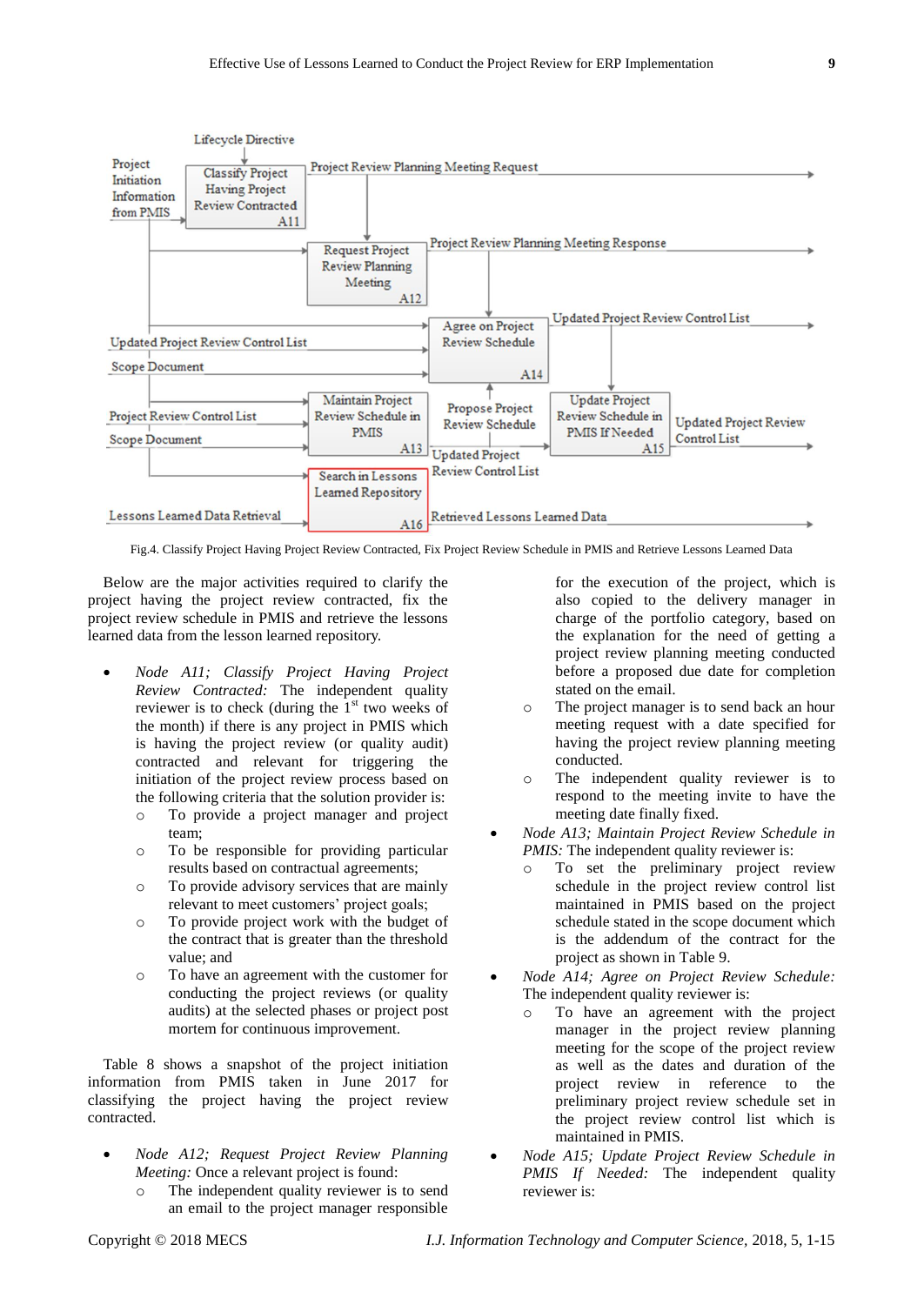- o To update the preliminary project review schedule maintained in the project review control list of PMIS if the proposed preliminary project review schedule was not acceptable to the project manager due to whatever the reason may be.
- *Node A16; Search in Lessons Learned Repository:* Once the project review schedule is agreed and fixed by the project manager:
- o The independent quality reviewer is to search and retrieve the lessons learned data collected from the previous project reviews for the ERP projects conducted by the solution provider so that they can be applied to the project review process in preparation for conducting the project document review as well as key project stakeholder interviews.

| <b>Project ID Industry Sector</b>             | <b>Project Manager</b>      | <b>Project Name</b> | Period          | Contract Type Project Type |                    | Planned Finish |
|-----------------------------------------------|-----------------------------|---------------------|-----------------|----------------------------|--------------------|----------------|
| PS-10782 Consumer / Trading Project Manager 1 |                             | <b>Project K</b>    | $2017 M 05$ T&M |                            | Consulting Project | 2020/3/31      |
| PS-11634 High Tech                            | Project Manager 2 Project S |                     | 2017 M 05 T&M   |                            | Consulting Project | 2018/3/30      |

Table 8. Online Portfolio Report for Project Having Project Review Contracted

| Project ID Tindustry Sector                   | <b>Project Manager</b>             | <b>Project Name</b> | ilefioq                   | contract Type project Type |                    | Pianned Finish |
|-----------------------------------------------|------------------------------------|---------------------|---------------------------|----------------------------|--------------------|----------------|
| PS-10782 Consumer / Trading Project Manager 1 |                                    | Project K           | $ 2017 \text{ M} 05 $ T&M |                            | Consulting Project | 2020/3/31      |
| $PS-11634$ High Tech                          | <b>Project Manager 2</b> Project S |                     | $ 2017 \text{ M} 05 $ T&M |                            | Consulting Project | 2018/3/30      |
|                                               |                                    |                     |                           |                            |                    |                |

| <b>Industry Sector</b> | <b>Project Name Project Type</b> |                    | <b>Project Phase</b> | Service Name          | Planned Finish | Actual Finish User Status |                   | Severity |
|------------------------|----------------------------------|--------------------|----------------------|-----------------------|----------------|---------------------------|-------------------|----------|
| Consumer / Trading     | <b>Project K</b>                 | Consulting Project | Phase 2              | <b>Project Review</b> | 2017/9/8       |                           | In Preparation IC |          |
| High Tech              | <b>Project S</b>                 | Consulting Project | Phase 3              | <b>Project Review</b> | 2017/9/26      |                           | In Preparation IC |          |

Table 9. Project Review Control List Maintained Prior to Conducting Project Review

# *C. Conduct Project Review, Apply Lessons Learned Data, Store in Lessons Learned Repository and Archive Results in PMIS*

The decomposition of node A2 to 6 activities is shown in Fig. 5. In an iterative process, the project review (or quality audit) by the independent quality reviewer is to be conducted in the selected phases in the project duration based on the project review scheduled

agreed and fixed with the project manager that is maintained in the project review control list of PMIS. It is positioned to focus on project management, but also assess organizational and technical readiness, and uncover project risks and issues that are documented in a set of review reports, providing actionable recommendations for improvement of project management.



Fig.5. Conduct Project Review, Apply Lessons Learned Data, Store in Lessons Learned Repository and Archive Results in PMIS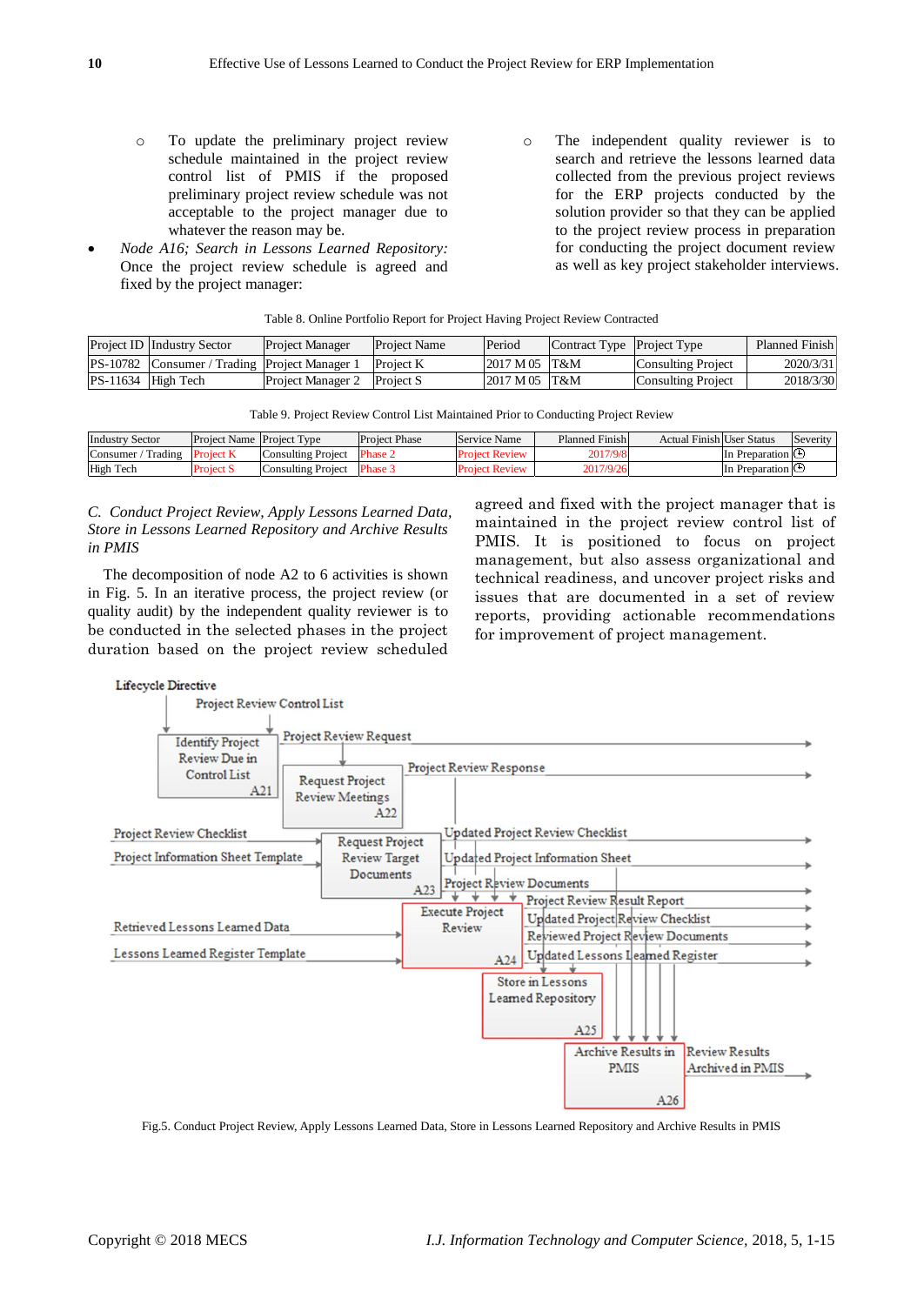Below are the steps of major activities required to conduct the project review, apply lessons learned data, store in lessons learned repository and archive results in PMIS.

 *Node A21; Identify Project Review Due in Control List:* By leveraging the project review control list, which is maintained in PMIS, the independent quality reviewer is to check the set of relevant projects (based on the criteria set by the solution provider) for triggering the iterative process of conducting the project review (or quality audit) on the  $25<sup>th</sup>$  of every month. Table 10 shows the set of selected projects classified for having the project reviews at the selected phases contracted for continuous improvement.

| Table 10. Project Review Control List with Project Review Due Next Month |  |  |
|--------------------------------------------------------------------------|--|--|
|--------------------------------------------------------------------------|--|--|

|                 | <b>Project ID</b> Industry Sector | <b>Project Name Project Type</b> |                    | <b>Project Phase</b> | Service Name          | <b>Planned Finishl</b> | <b>Actual Finish User Status</b> |                               | Severity |
|-----------------|-----------------------------------|----------------------------------|--------------------|----------------------|-----------------------|------------------------|----------------------------------|-------------------------------|----------|
| <b>PS-10782</b> | Consumer / Trading                | <b>Project K</b>                 | Consulting Project | Phase 2              | <b>Project Review</b> | 2017/9/8               |                                  | <b>In Preparation</b> に       |          |
| PS-11634        | High Tech                         | Project S                        | Consulting Project | Phase 2              | <b>Project Review</b> | 2017/2/2               | $2017/2/2$ Green                 |                               |          |
| PS-11634        | High Tech                         | <b>Project S</b>                 | Consulting Project | Phase 3              | <b>Project Review</b> | 2017/9/26              |                                  | In Preparation $\mathfrak{S}$ |          |

- *Node A22; Request Project Review Meetings:* Once a relevant project is found:
	- o The independent quality reviewer is to send an email to the project manager responsible for the execution of the project, which is also copied to the delivery manager in charge of the portfolio category, based on the need of having a series of the identified project stakeholder interviews scheduled along with the due date for submission of the response stated on the email.
	- o The project manager is to send back the response with the dates and times specified for having the key project stakeholder interviews to be conducted by the due date.
- *Node A23; R*equest Project Review Target Documents:
	- o The independent quality reviewer is to send an email to the project manager responsible for the execution of the project, which is also copied to the delivery manager in charge of the portfolio category, based on the need of a set of project documents for evaluation based on the project review checklist and project information sheet along with the due date for submission of the response stated on the email
	- o The project manager is to send back the response with the updated project review checklist having all the target documents mapped to each checklist item, target project documents for evaluation and updated project information sheet by the due date.
- *Node A24; Execute Project Review:* The independent quality reviewer is to conduct the project review (or quality audit) based on the steps as follows:

Prepare:

o Prepare for interview

Conduct:

- o Study project documents
- o Perform interviews
- o Apply retrieved lessons learned
- o Analyze project documents
- o Analyze interviews

o Discuss initial observations

Complete:<br>
o Ar

- Apply retrieved lessons learned
- o Develop findings
- o Develop recommendations
- o Develop a detailed report
- o Develop a summary report
- o Present a summary report
- o Present a detailed report

Criteria for evaluation of the audit findings is based on the five levels of risk severity:

- o "No Finding"
- o "Low Risk"
- o "Medium Risk"
- o "High Risk"
- o "Problem"

The independent quality reviewer is to present the summary report to the customer sponsor and key project stakeholders. Also, the independent quality reviewer is to submit the detailed report to the customer sponsor as well as the key project stakeholders so that they plan the corrective actions for the recommendations based on the findings as the results of the review.

- *Node A25; Store in Lessons Learned Repository:* The independent quality reviewer is to store the project review result report and updated lessons learned register maintained based on the findings as the results of the project review in the lessons learned repository.
- *Node A26; Archive Results in PMIS:* The independent quality reviewer is to archive the updated project information sheet, project review result report, updated project review checklist, reviewed project review documents and updated lessons learned register maintained based on the findings as the results of the project review in PMIS. Also, the independent quality reviewer is to enter the actual completion date for activating the completion flag for the project review in the project review control list maintained in PMIS as shown in Table 11.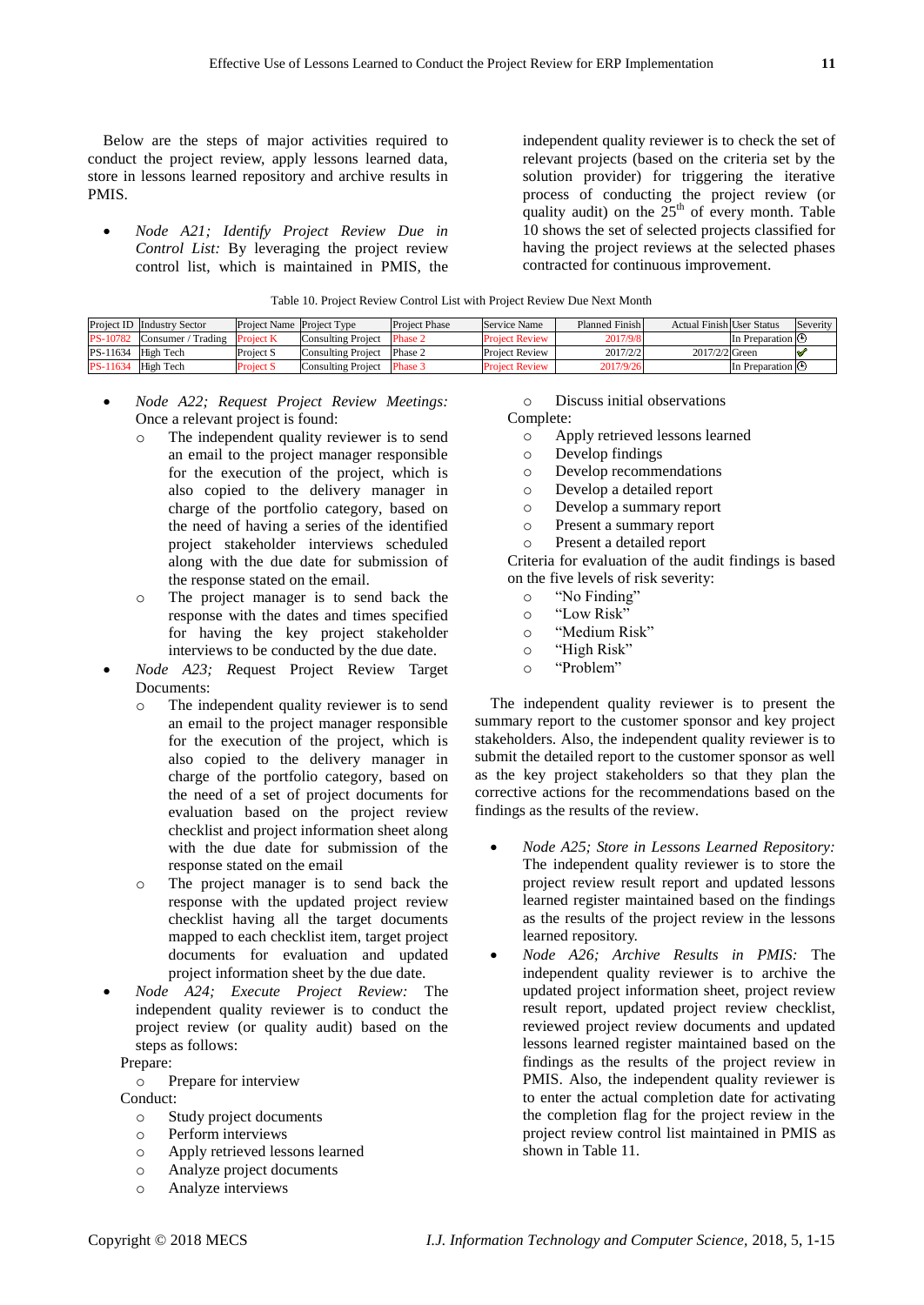| v      |
|--------|
| ٧<br>٦ |
|        |

|          | Project ID Industry Sector   | <b>Project Name Project Type</b> |                            | <b>Project Phase</b> | Service Name          | Planned Finish | <b>Actual Finish User Status</b> | Severity |
|----------|------------------------------|----------------------------------|----------------------------|----------------------|-----------------------|----------------|----------------------------------|----------|
| PS-10782 | Consumer / Trading Project K |                                  | Consulting Project         | Phase 2              | <b>Project Review</b> | 2017/9/8       | 2017/9/8 Green                   |          |
| PS-11634 | High Tech                    | Project S                        | Consulting Project         | Phase 2              | <b>Project Review</b> | 2017/2/2       | $2017/2/2$ Green                 |          |
| PS-11634 | High Tech                    | Project S                        | Consulting Project Phase 3 |                      | <b>Project Review</b> | 2017/9/26      | 2017/9/26 Green                  |          |

Table 11. Project Review Control List Updated upon Completion of Project Review

#### V. RESULTS

There is a total of 102 lessons learned collected from the 17 project reviews performed for the 10 relevant ERP projects conducted by the solution provider in Japan for the period of 4 years from 2014 to 2017 applied to this case study as shown in Table 12.

Phase 3 Project Review for Project C completed on February 27, 2015 has been ranked first among the 17 projects reviews with the 14 lessons learned registered. Postmortem Review for Project T on August 13, 2014 with the 12 lessons learned registered is ranked second. Ranked third is Phase 3 Project Review for Project J on June 28, 2016 with the 9 lessons learned registered.

Table 12. Number of Lessons Learned Used in Case Study

| $\#$ Date           | Project ID | Project Name |            | Review Period Lessons Learned |
|---------------------|------------|--------------|------------|-------------------------------|
| 2014/2/12           | PS-04406   | Project Y    | Phase 2    |                               |
| 2 2 0 1 4 / 3 / 3 1 | PS-02924   | Project E    | Phase 3    |                               |
| 3 2014/4/15         | PS-03196   | Project H    | Phase 2    | 6                             |
| 4 2014/5/8          | PS-04406   | Project Y    | Phase 3    |                               |
| 5 2014/6/30         | PS-04238   | Project N    | Phase 3    |                               |
| 6 2014/7/30         | PS-04238   | Project N    | Phase 4    |                               |
| 7 2014/8/13         | PS-05325   | Project T    | Postmortem | 12                            |
| 8 2014/11/18        | PS-05325   | Project T    | Phase 3    |                               |
| 9 2015/2/27         | 176012765  | Project C    | Phase 3    | 14                            |
| 10 2015/3/10        | PS-06790   | Project B    | Phase 2    |                               |
| 11 2015/3/17        | PS-05325   | Project T    | Phase 4    |                               |
| 12 2015/5/27        | PS-06790   | Project B    | Phase 4    |                               |
| 13 2016/6/28        | PS-09862   | Project J    | Phase 3    | 9                             |
| 14 2016/11/22       | PS-09862   | Project J    | Phase 4    |                               |
| 15 2017/2/1         | PS-10717   | Project S    | Phase 2    |                               |
| 16 2017/9/7         | PS-10782   | Project K    | Phase 2    |                               |
| 17 2017/9/25        | PS-11634   | Project S    | Phase 3    | $\overline{4}$                |
|                     |            |              |            | 102                           |

The reuse of lessons learned is analyzed based on the frequency of use sorted by the element (or topic) and lessons learned headline among the 102 lessons learned data retrieved from the lessons learned repository. Table 13 shows the reuse of the lessons learned of the findings with WBS related topics such as progress control 13 times in total among the 13 respective project reviews or 76% that is the reuse % divided by the total of 17 project reviews conducted during the period. Specifically, the index term of lessons learned with "Some tasks not defined in WBS" was repeatedly reused in the 4 respective project reviews. Also, the index term of lessons learned with "Actual dates not maintained in WBS" was repeatedly reused in the 6 respective project reviews.

Likewise, Table 14 shows the reuse of the lessons learned of the findings with Requested Changes 10 times in total among the 10 respective project reviews (or 59%). Specifically, the index term of lessons learned with "Change request log not created" was repeatedly reused in the 4 respective project reviews. The index term of lessons learned with "Change request log not updated appropriately" was also repeatedly reused in the 4 respective project reviews.

Lastly, Table 15 shows the reuse of the lessons learned of the findings with Risk Management related topics 8 times in total among the 8 respective project reviews (or 47%). The 2 index terms of lessons learned with "Process not functioning in Risk Management" and "Risk Management Plan / process not defined" were repeatedly reused 4 times each in the 4 respective project reviews.

Table 13. Reuse of Lessons Learned of Findings with Progress Control in WBS

|                     | $#$ Date     | Project Name                             | Element    | <b>Index Term</b>                                                                                                | Lessons Learned (Finding) Headline                                                                                               |
|---------------------|--------------|------------------------------------------|------------|------------------------------------------------------------------------------------------------------------------|----------------------------------------------------------------------------------------------------------------------------------|
|                     | 12014/2/12   | Project Y<br><b>WBS</b><br>defined       |            | Some tasks not                                                                                                   | As the work packages for the customer tasks in scope are not created and maintained in the WBS, the progress of                  |
|                     |              |                                          |            |                                                                                                                  | the entire tasks cannot be managed against the project scope.                                                                    |
|                     |              |                                          |            | Some tasks not                                                                                                   | There is an item described as quality audit (which is named project review in the WBS) on the SOW. It is also stated             |
| 2 2 0 1 4 / 6 / 3 0 | Project N    | <b>WBS</b>                               | defined    | to be conducted in Phase 3 and Phase 4 on the project approach document. However, those 2 tasks are not actually |                                                                                                                                  |
|                     |              |                                          |            |                                                                                                                  | created in the WBS.                                                                                                              |
|                     | 3 2014/8/13  | Progress Control in the WBS<br>Project T |            |                                                                                                                  | Actual dates not There are many tasks in the WBS without having the actual start / end dates entered for managing the progress   |
|                     |              |                                          |            | maintained                                                                                                       | where the planned start / end dates were overdue in the past based on the date of update.                                        |
|                     | 4 2014/8/13  | Project T                                | <b>WBS</b> | Some tasks not                                                                                                   | Only a part of the users was included in the project team. However, the user tasks were not defined in the WBS to                |
|                     |              |                                          |            | defined                                                                                                          | manage the progress although the % of participation for the project work by the user was decided.                                |
|                     |              |                                          |            | Actual dates not                                                                                                 | There are 13 uncompleted activities having the planned start / end dates in the past compared to the last date of the            |
|                     | 5 2014/11/18 | Project T                                | <b>WBS</b> | maintained                                                                                                       | WBS update. Some have the delayed actual start dates against the plan and others do not even have the actual dates               |
|                     |              |                                          |            |                                                                                                                  | entered. Some activities which are not started have the planned start dates of 40 days in the past.                              |
|                     | 6 2015/3/17  | Project T                                | <b>WBS</b> | Some tasks not                                                                                                   | Schedule for retesting the programs related to the 3 systems planned after January 2015 has not been entered in the              |
|                     |              |                                          | defined    |                                                                                                                  | WBS vet.                                                                                                                         |
|                     | 7 2016/6/28  | Project J                                | <b>WBS</b> |                                                                                                                  | Actual dates not As of the WBS update on 2016/6/17, actual start / end dates of the 62 tasks having the planned end dates before |
|                     |              |                                          |            | maintained                                                                                                       | 2016/6/16 were not maintained for managing the progress.                                                                         |
|                     | 8 2016/6/28  | Project J                                | <b>WBS</b> |                                                                                                                  | Misleading date End date of the delayed task, the system basic design document update is now expressed "To be scheduled" after   |
|                     |              |                                          |            | maintenance                                                                                                      | having the end date changed over and over.                                                                                       |
|                     | 9 2016/6/28  | Project J                                | <b>WBS</b> |                                                                                                                  | Actual dates not Due to lack of the management process of another WRICEF WBS updated on 2016/6/18, the actual start / end dates  |
|                     |              |                                          |            | maintained                                                                                                       | of the 5 tasks having the planned end dates before 2016/6/17 not maintained for managing the progress.                           |
|                     | 10 2017/2/1  | Project S                                | <b>WBS</b> | Actual dates not                                                                                                 | Actual start / end dates of the activities in the WBS are not properly maintained for managing the progress.                     |
|                     |              |                                          |            | maintained                                                                                                       |                                                                                                                                  |
|                     | 11 2017/2/1  | Project S                                | <b>WBS</b> | Process not                                                                                                      | Schedule management process for the progress of planned activities in the WBS not defined.                                       |
|                     |              |                                          |            | defined                                                                                                          |                                                                                                                                  |
|                     | 12 2017/9/7  | Project K                                | <b>WBS</b> | Actual dates not                                                                                                 | Actual start / end dates of the work packages are not properly maintained for timely managing the progress.                      |
|                     |              |                                          |            | maintained                                                                                                       |                                                                                                                                  |
|                     | 13 2017/9/7  | Project K                                | <b>WBS</b> | Dependencies                                                                                                     | Dependencies and relationships of the tasks managed by each team in the WBS are not managed against the entire                   |
|                     |              |                                          |            | not managed                                                                                                      | tasks in the WBS in an integrated manner.                                                                                        |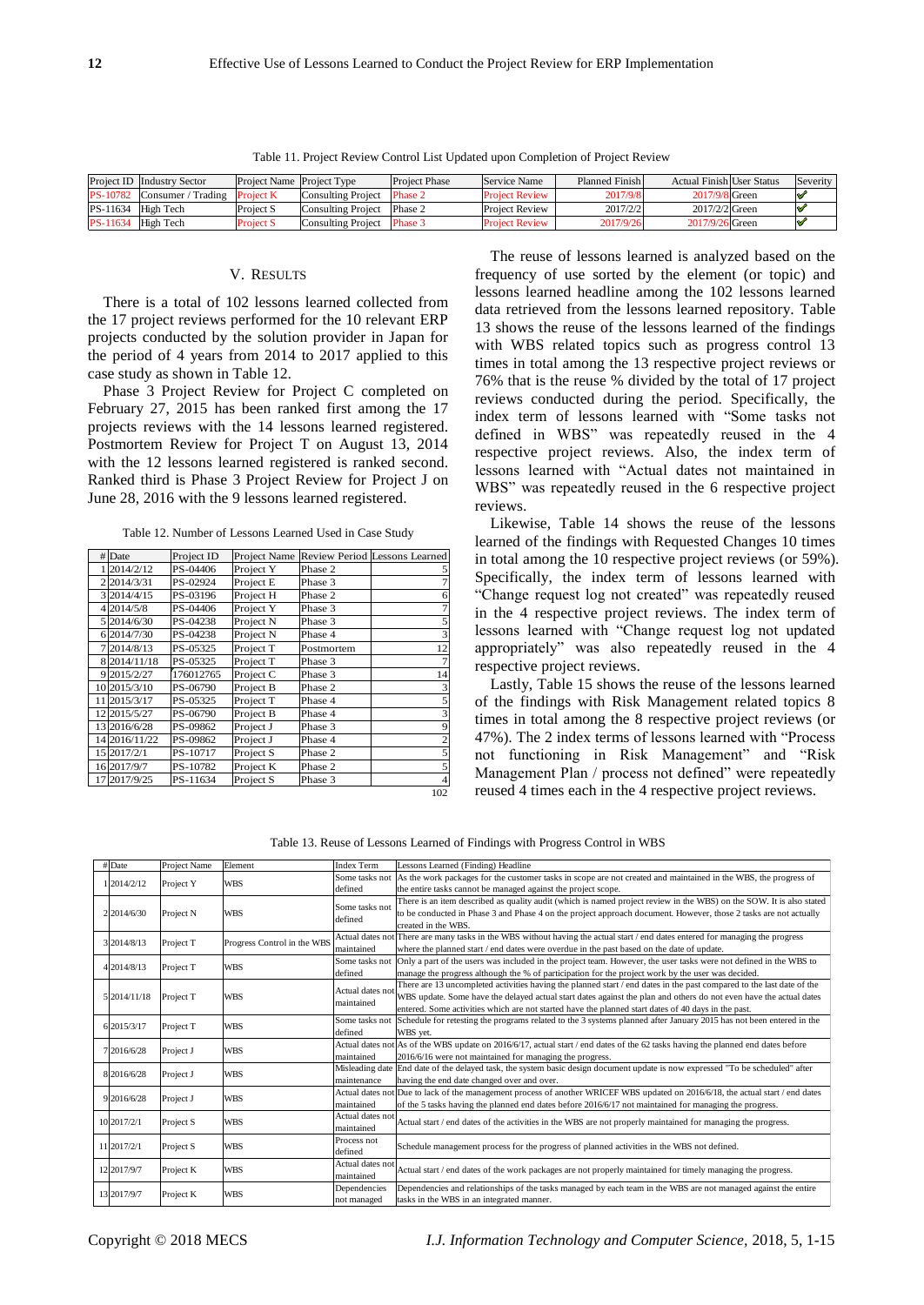| Table 14. Reuse of Lessons Learned of Findings with Requested Changes |  |  |
|-----------------------------------------------------------------------|--|--|
|-----------------------------------------------------------------------|--|--|

|              | $#$ Date     | Project Name                          | Element                                     | <b>Index Term</b>                                                                                                   | Lessons Learned (Finding) Headline                                                                                               |  |  |
|--------------|--------------|---------------------------------------|---------------------------------------------|---------------------------------------------------------------------------------------------------------------------|----------------------------------------------------------------------------------------------------------------------------------|--|--|
|              |              |                                       | Change request<br><b>Requested Changes</b>  |                                                                                                                     | Change request log to maintain all the change requests is not created although the change requests are already                   |  |  |
|              | 12014/4/15   | Project H                             |                                             | log not created                                                                                                     | existing.                                                                                                                        |  |  |
|              |              |                                       |                                             | Change request                                                                                                      |                                                                                                                                  |  |  |
|              | 2 2014/5/8   | Project Y                             | <b>Requested Changes</b><br>log not created |                                                                                                                     | Change request log to maintain all the change requests is not created although the change requests are existing.                 |  |  |
|              |              |                                       | Process not                                 |                                                                                                                     | There is a knowledge transfer task for training the key users on operating 38 updated functions using the production             |  |  |
|              | 3 Table 15   | Project N<br><b>Requested Changes</b> |                                             | functioning                                                                                                         | system on the SOW. However, it is treated out of scope without conducting the change request approval process.                   |  |  |
|              | 4 2014/8/13  | Project T<br><b>Requested Changes</b> |                                             | Change request                                                                                                      | Regarding the change control process, although the change request policy definition and the individual change                    |  |  |
|              |              |                                       |                                             | log not created                                                                                                     | request sheet exist, the change request log to list all the change requests is not created.                                      |  |  |
|              |              |                                       |                                             |                                                                                                                     | Change request log has the change request related requirements as well as the defects registered. Among the 16                   |  |  |
| 5 2014/11/18 | Project T    | <b>Requested Changes</b>              | Process not                                 | defects registered, one high priority item has 37 change request target objects with the estimated workload of 90.6 |                                                                                                                                  |  |  |
|              |              |                                       |                                             | done timely                                                                                                         | man day. It implies the requirements of the timely CR approval judgement process.                                                |  |  |
|              | 6 2015/2/27  | Project C                             |                                             | Change request                                                                                                      | Definition of the Change Request Control approach, the individual change request sheet and the change request log                |  |  |
|              |              |                                       | <b>Requested Changes</b>                    | log not created                                                                                                     | to list all the change requests are not created.                                                                                 |  |  |
|              | 7 2015/3/10  | Project B                             | <b>Requested Changes</b>                    | Change request                                                                                                      | Change request log is not maintained despite some approved change requests existing.                                             |  |  |
|              |              |                                       |                                             | log not updated                                                                                                     |                                                                                                                                  |  |  |
|              | 8 2015/5/27  | Project B                             | <b>Requested Changes</b>                    | Change request                                                                                                      | Change request log created based on the previous finding recommendation is found to be not maintained timely.                    |  |  |
|              |              |                                       |                                             | log not updated                                                                                                     |                                                                                                                                  |  |  |
|              | 9 2016/11/22 |                                       |                                             |                                                                                                                     | Change request Expected completion date and actual completion date of the 15 approved change request items entered in the change |  |  |
|              |              | Project J                             | <b>Requested Changes</b>                    |                                                                                                                     | log not updated control log are not maintained properly for managing the progress.                                               |  |  |
|              | 10 2017/2/1  |                                       |                                             | Change request                                                                                                      |                                                                                                                                  |  |  |
|              |              | Project S<br><b>Requested Changes</b> |                                             | log not updated                                                                                                     | Change request log not properly maintained despite some changes existing.                                                        |  |  |

Table 15. Reuse of Lessons Learned of Findings with Risk Management Plan

|  | # Date                    | Project Name         | Element              | <b>Index Term</b>                                                                                                                                                             | Lessons Learned (Finding) Headline                                                                                                                                                                                                                                                                                                                                                                                                                                                                                                                                                    |
|--|---------------------------|----------------------|----------------------|-------------------------------------------------------------------------------------------------------------------------------------------------------------------------------|---------------------------------------------------------------------------------------------------------------------------------------------------------------------------------------------------------------------------------------------------------------------------------------------------------------------------------------------------------------------------------------------------------------------------------------------------------------------------------------------------------------------------------------------------------------------------------------|
|  | 1 2014/2/12               | Project Y            | Risk Management Plan | Process not                                                                                                                                                                   | Risk management plan defined along with the creation of the risk register is not functioning properly as the risk                                                                                                                                                                                                                                                                                                                                                                                                                                                                     |
|  |                           |                      |                      | functioning                                                                                                                                                                   | management process are not conducted by the project teams.                                                                                                                                                                                                                                                                                                                                                                                                                                                                                                                            |
|  |                           |                      |                      |                                                                                                                                                                               | Although there was a minimum explanation of the risk management process stated in the risk management plan, the                                                                                                                                                                                                                                                                                                                                                                                                                                                                       |
|  | 2 2 2 0 1 4 / 6 / 3 0     | Project N            | Risk Management Plan |                                                                                                                                                                               | risk register is not created accordingly to the plan and the risks are not managed based on the risk management<br>process defined.<br>There is no risk management plan defining the risk management process to be conducted by the project team.<br>Neither the risk register is created.<br>purpose of effective risk management.<br>Although the project risk register is created and maintained, there is no risk management plan of the project<br>management plan existing<br>Risk management process for handling the risk response plan in the team is not defined.<br>weeks. |
|  |                           |                      |                      | Process not<br>functioning<br>Plan / process<br>not defined<br>Plan / process<br>not defined<br>Plan / process<br>not defined<br>Plan / process<br>not defined<br>Process not |                                                                                                                                                                                                                                                                                                                                                                                                                                                                                                                                                                                       |
|  | 3 2014/8/13               | Project T            | Risk Management Plan |                                                                                                                                                                               |                                                                                                                                                                                                                                                                                                                                                                                                                                                                                                                                                                                       |
|  |                           |                      |                      |                                                                                                                                                                               |                                                                                                                                                                                                                                                                                                                                                                                                                                                                                                                                                                                       |
|  | 4 2014/11/18<br>Project T |                      |                      |                                                                                                                                                                               | Although the risk register is created, there is no risk management plan existing. As the risk management process is                                                                                                                                                                                                                                                                                                                                                                                                                                                                   |
|  |                           | <b>Risk Register</b> |                      | not properly functioning, there are some risks initially created in the risk register but not timely maintained for the                                                       |                                                                                                                                                                                                                                                                                                                                                                                                                                                                                                                                                                                       |
|  |                           |                      |                      |                                                                                                                                                                               |                                                                                                                                                                                                                                                                                                                                                                                                                                                                                                                                                                                       |
|  |                           |                      | Risk Planning and    |                                                                                                                                                                               |                                                                                                                                                                                                                                                                                                                                                                                                                                                                                                                                                                                       |
|  | 5 2015/2/27               | Project C            | Identification       |                                                                                                                                                                               |                                                                                                                                                                                                                                                                                                                                                                                                                                                                                                                                                                                       |
|  |                           |                      |                      |                                                                                                                                                                               |                                                                                                                                                                                                                                                                                                                                                                                                                                                                                                                                                                                       |
|  | 6 2017/2/1                | Project S            | Risk Management Plan |                                                                                                                                                                               |                                                                                                                                                                                                                                                                                                                                                                                                                                                                                                                                                                                       |
|  |                           |                      |                      |                                                                                                                                                                               | Risk management process is not properly functioning as some items initially registered were not updated for 6                                                                                                                                                                                                                                                                                                                                                                                                                                                                         |
|  | 7 2017/9/7                | Project K            | <b>Risk Register</b> | functioning                                                                                                                                                                   |                                                                                                                                                                                                                                                                                                                                                                                                                                                                                                                                                                                       |
|  |                           |                      |                      | Process not                                                                                                                                                                   |                                                                                                                                                                                                                                                                                                                                                                                                                                                                                                                                                                                       |
|  | 8 2017/9/25               | Project S            | <b>Risk Register</b> | functioning                                                                                                                                                                   | Risk management process is not functioning as the risk register is not properly managed for some identified case.                                                                                                                                                                                                                                                                                                                                                                                                                                                                     |

Furthermore, there are lessons learned of 13 other topics with the frequency of reuse over 2 times identified in addition to the above mentioned 3 topics of lessons learned most frequently reused in the project reviews conducted during the period.

The breakdown summary list of the reuse of lessons learned over 2 times by topic is shown in Table 16. The topic of lessons learned with Issue Management is ranked fourth and reused 6 times. The 2 topics of lessons learned with Testing Plan as well as Training Document are ranked fifth and reused 5 times each. The 2 topics of lessons learned with Stakeholder Analysis as well as Stakeholder Participation are ranked sixth and reused 4 times each. The 4 topics of lessons learned with Documentation Management, Integrated Schedule Management, Project Management Plan, we well as Quality Check Process are ranked seventh and reused 3 times each. Lastly, the 4 topics of lessons learned with Data Migration Plan, Go-live Checklist, Production Data Migration, as well as Production Support Plan are ranked eighth and reused 2 times each.

Consequently, 75 out of the total of 102 lessons learned identified among the 16 topics were found to be effectively applied or reused to analyze the findings and put together the recommendations for the corrective actions, as the results of the project reviews conducted in the succeeding projects carried out during the period used

#### by this case study.

Table 16. Breakdown Summary of Reuse Frequency over 2 by Topic

| #                       |          | Reference Topic (Element)        | # of Reuse     |    | $%$ Rank       |
|-------------------------|----------|----------------------------------|----------------|----|----------------|
|                         | Table 13 | WBS                              | 13             | 76 |                |
| 2                       | Table 14 | <b>Requested Changes</b>         | 10             | 59 | $\overline{2}$ |
| $\overline{\mathbf{3}}$ | Table 15 | Risk Management Plan             | 8              | 47 | 3              |
| 4                       |          | <b>Issue Management</b>          | 6              | 35 | 4              |
| 5                       |          | Testing Plan                     | 5              | 29 | 5              |
| 6                       |          | <b>Training Document</b>         | 5              | 29 | 5              |
| 7                       |          | Stakeholder Analysis             | 4              | 24 | 6              |
| 8                       |          | <b>Stakeholder Participation</b> | 4              | 24 | 6              |
| 9                       |          | Documentation Management         | 3              | 18 | 7              |
| 10                      |          | Integrated Schedule Management   | 3              | 18 | 7              |
| 11                      |          | Project Management Plan          | 3              | 18 | 7              |
| 12                      |          | <b>Quality Check Process</b>     | 3              | 18 | 7              |
| 13                      |          | Data Migration Plan              | $\overline{c}$ | 12 | 8              |
| 14                      |          | Go-live Checklist                | $\overline{c}$ | 12 | 8              |
| 15                      |          | Production Data Migration        | $\overline{c}$ | 12 | 8              |
| 16                      |          | Production Support Plan          | 2              | 12 | 8              |
|                         |          |                                  | 75             |    |                |

#### VI. CONCLUSION

As discussed in Section V, the results of the case study indicate that the use of lessons learned based on the past project review results was found to be effective in focusing on the specific areas projected for improvement during the processes of conducting the project document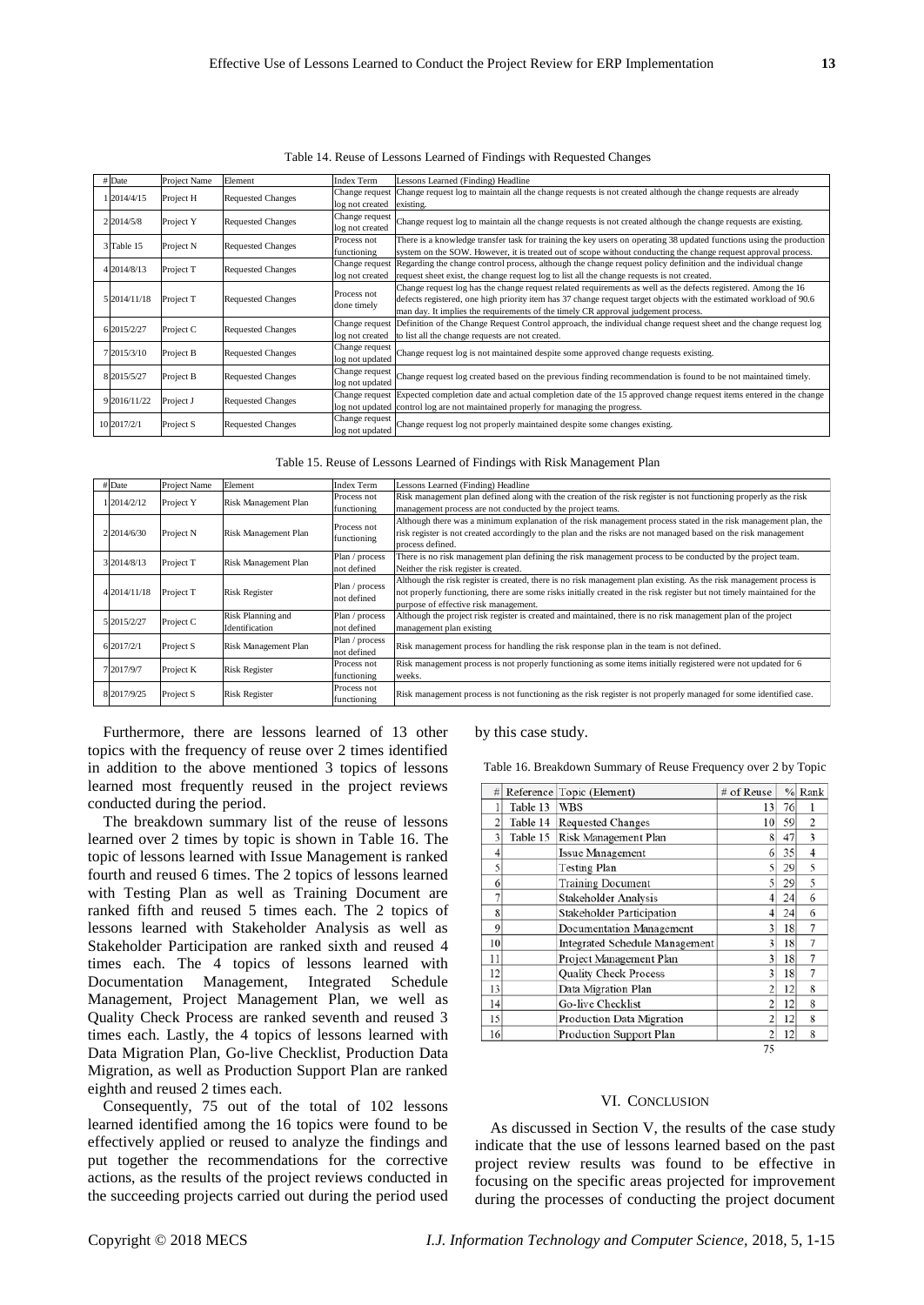review and key stakeholder interviews, as well as putting together the practical recommendations for the findings to finalize the results of the project review for continuous improvement, which were to be formally presented and submitted to the customer as the results of the quality audit.

#### **REFERENCES**

- [1] M. S. Chaves, et al., "A New Approach to Managing Lessons Learned in PMBOK Process Groups: The Ballistic 2.0 Model," *International Journal of Information Systems and Project Management,* Vol. 4, No. 1, 2016, 27-45. DOI: 10.12821/ijispm040102
- [2] M. Hobday, "The Project-Based Organization: An Ideal Form for Managing Complex Products and Systems?" *Research Policy,* 29, 2000, 871-893.
- [3] P. M. Carrillo, "Lessons Learned Practices in the Engineering, Procurement and Construction Sector," *Engineering, Construction and Architectural Management,* 2005, 12 (3), 236-250.
- [4] X. Ferrada, D. Nunez, A. Neyem, A. Serpell, M. Sepulveda, "A Lessons-Learned System for Construction Project Management: A Preliminary Application," *Procedia – Social and Behavioral Sciences,* 226, 2016, 302-309. DOI: 10.1016/j.sbspro.2016.06.192
- [5] F. O. Omotayo, "Knowledge Management as an Important Tool in Organizational Management: A Review of Literature," *Library Philosophy and Practice (ejournal),* 2015, 1238.
- [6] L. W. Walker, "Learning Lessons on Lessons Learned," *Paper presented at PMI® Global Congress 2008-North America, Denver, Co.*, 2008, Newton Square, PA: Project Management Institute.
- [7] G. Disterer, "Management of Project Knowledge and Experiences," *Journal of Knowledge Management,*  Experiences, *Journal of Knowledge Management*,<br>Volume 6, Number 5, 2002, 512-520. DOI: 10.1108/13673270210450450
- [8] P. Paranagamage, P. M. Carrillo, K. D. Ruikar, et al., "Lessons Learned Practices in the UK Construction Sector: Current Practice and Proposed Improvements," *Engineering Project Organization Journal,* 2012, 2 (4), 216-230.
- [9] A. Taniguchi, M. Onosato, "Use of Project Management Information System to Initiate the Quality Gate Process for ERP Implementation," *International Journal of Information Technology and Computer Science,* 2017, Vol. 9, No. 12, 1-10. DOI: 10.5815/ijitcs.2017.12.01
- [10] S. Berzisa, "Application of Project Management Information Systems in Efficiency Improvement of Quality Management System," in *Proceedings of the 10th International Scientific and Practical Conference on Environment. Technology. Resources,* 2015, Volume III, 17-21. DOI: <http://dx.doi.org/10.17770/etr2015vol3.173>
- [11] E. Sundqvist, F. Backlund, D. Chroneer, "What Is Project Efficiency and Effectiveness?" *Procedia – Social and Behavioral Sciences,* 119, 2014, 278-287. DOI: 10.1016/j.sbspro.2014.03.032
- [12] H. A. Bilal, S. Amjad, M. Ilyas, "A Comparative Study of Global Software Development Tools Supporting Project Management Activities," *International Journal of Education and Management Engineering,* 2017, 6, 32-39. DOI: 10.5815/ijeme.2017.06.04
- [13] S. F. Rowe, S. Sikes, "Lessons Learned: Sharing the Knowledge," *Paper presented at PMI® Global Congress 2006-EMEA, Madrid, Spain,* May 2006, Newtown Square, PA: Project Management Institute.
- [14] S. F. Rowe, S. Sikes, "Lessons Learned: Taking It to the Next Level," *Paper presented at PMI® Global Congress 2006-North America*, Seattle, WA, USA, October 2006.
- [15] S. F. Rowe, "Lessons Learned: Taking It to the Next Level," *Paper presented at PMI® Global Congress 2007- EMEA*, *Budapest, Hungary,* 2007, Newtown Square, PA: Project Management Institute.
- [16] S. F. Rowe, "Lessons Learned: Applying Lessons Learned," *Paper presented at PMI® Global Congress 2008-EMEA*, *St. Julian's, Malta,* 2008, Newtown Square, PA: Project Management Institute.
- [17] H. R. Kerzner, Ph.D., Project Management Best Practices: Achieving Global Excellence, Third Edition, John Wiley & Sons, Inc., 207-211, 2014.
- [18] M. R. J. Qureshi, A. M. Abdulkhalaq, "Increasing ERP Implementation Success Ratio by Focusing on Data Quality & User Participation," *International Journal of Information Engineering and Electronic Business,* 2015, 3, 20-25. DOI: 10.5815/ijieeb.2015.03.03
- [19] M. Antero, J. Hedman, S. Henningsson, "Sourcing Strategies to Keep up with Competition: The Case of SAP," *International Journal of Information Systems and Project Management,* Vol. 2, No. 4, 2014, 61-74. DOI: 10.12821/ijispm020403
- [20] M. Haddara, A. Elragal, "ERP Adoption Cost Factors Identification and Classification: A Study in SMEs," *International Journal of Information Systems and Project Management,* Vol. 1, No. 2, 2013, 5-21. DOI: 10.12821/ijispm010201
- [21] S. S. Zabukovsek, S. Bobek, "TAM-Based External Factors Related to ERP Solutions Acceptance in Organizations," *International Journal of Information Systems and Project Management,* Vol. 1, No. 4, 2013, 25-38. DOI: 10.12821/ijispm010402
- [22] S. Goyette, L. Cassivi, M. Courchesne, E. Elia, "The ERP Post-Implementation Stage: A Knowledge Transfer Challenge," *International Journal of Information Systems and Project Management,* Vol. 3, No. 2, 2015, 5-19. DOI: 10.12821/ijispm030201
- [23] T. Munkelt, S. Volker, "ERP Systems: Aspects of Selection, Implementation and Sustainable Operations," *International Journal of Information Systems and Project Management,* Vol. 1, No. 2, 2013, 25-39. DOI: 10.12821/ijispm010202
- [24] V. Hasheela-Mufeti, K. Smolander, "What Are the Requirements of a Successful ERP Implementation in SMEs? Special Focus on Southern Africa," *International Journal of Information Systems and Project Management,* Vol. 5, No. 3, 2017, 5-20. DOI: 10.12821/ijispm050301
- [25] Atsushi Taniguchi, Masahiko Onosato, "Effect of Continuous Improvement on the Reporting Quality of Project Management Information System for Project Management Success", International Journal of Information Technology and Computer Science(IJITCS), Vol.10, No.1, pp.1-15, 2018. DOI: 10.5815/ijitcs.2018.01.01
- [26] Project Management Institute, *A Guide to the Project Management Body of Knowledge (PMBOK® Guide)- Third Edition.* PMI, 2004.
- [27] E. Teller, "Lessons Learned on Conducting the Strategic Planning Progress for a Nonprofit: What Went Right and What Could Be Improved," *Journal for Nonprofit Management,* Vol. 15, 2012, 50-64.
- [28] S. Mclntyre, K. Dalkir, Perry Paul, I. C. Kitimbo, Utilizing Evidence-Based Lessons Learned for Enhanced Organizational Innovation and Change, IGI Global, 2015, 1-9.